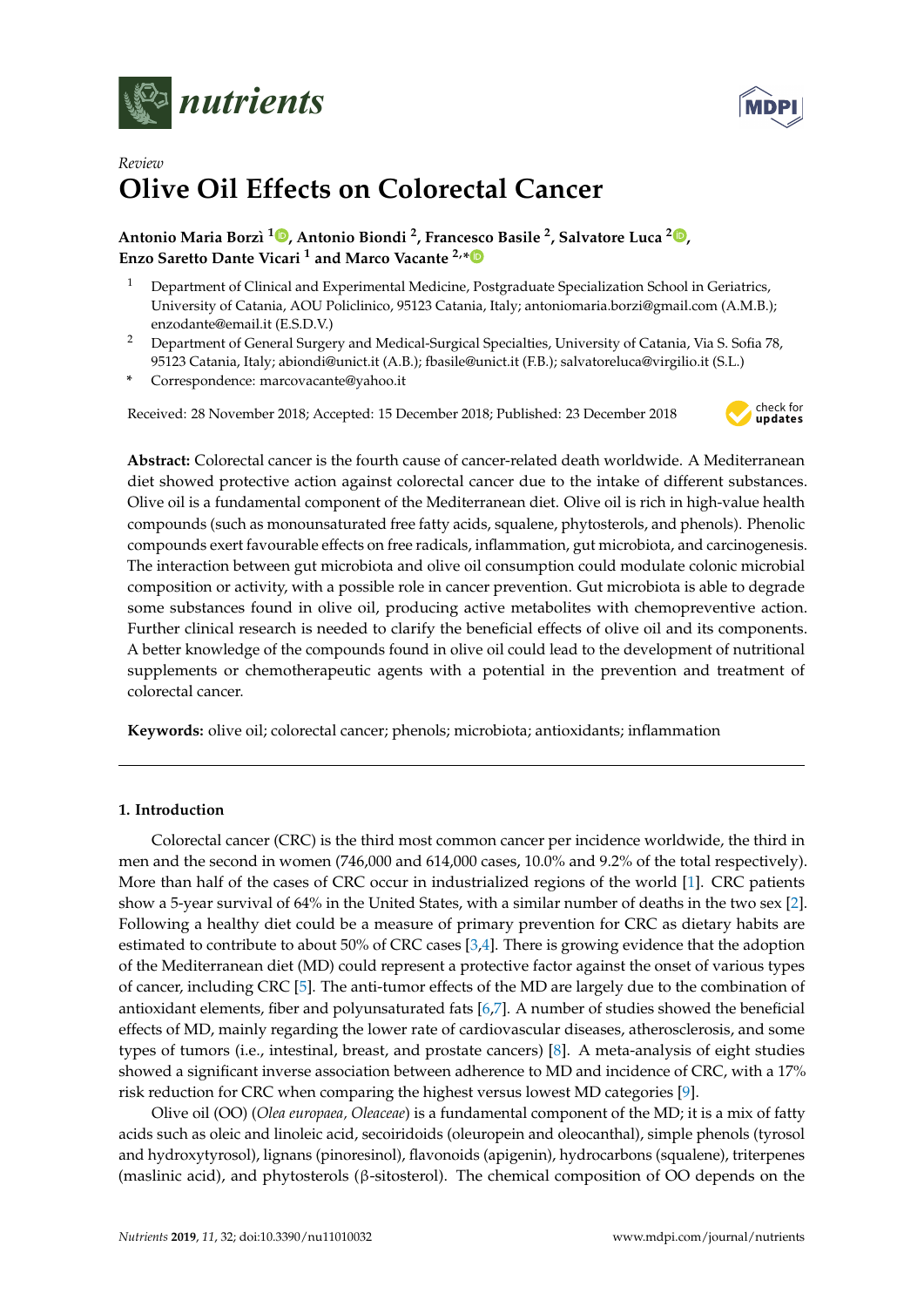extraction method used to obtain oil from the olives. Olives are crushed and then the oil is separated from the fruit pulp applying high pressure. Additional processes include extrusion, post-pression or re-pression, with or without the use of hot water. The OO obtained through additional methods shows a stronger colour, weaker flavour, and a higher concentration of free fatty acids [10,11]. Virgin olive oils (VOOs) are extracted from the olives exclusively by mechanical or other physical means under conditions that does not alter the oil. Extra-VOOs (EVOOs) are obtained from once cold-pressed unfermented olives, and contain a low percentage of free fatty acids (<1%) and the highest phenols levels [12].

During OO extraction, a large amount of waste water (olive mill wastewater, OMWW) is produced to separate the oil from the paste. OMWW is a pollutant, but it can be used to produce an extract rich in polyphenols [13]. The phenolic fraction in OO may range from 50 to 800 mg/kg, according to variables such as the climatic conditions, the type of cultivar, the maturity of the drupes at harvesting, and the methods used to produce the different types of OO: EVOO, VOO, or OO [14]. A large body of epidemiological evidence suggests favourable effects of compounds found in OO, especially phenols, on free radicals, inflammation, gut microbiota and carcinogenesis [15,16] (Table 1).

The concentration of many OO substances used in in vitro studies, which showed anti-tumor properties, cannot be achieved in vivo with OO or supplement diet [17]. Polyphenols showed a reduced bioavailability due both to incomplete gut absorption and to quick biotransformation and urinary excretion [18]. However, there is a lack of information concerning the bioavailability of most OO polyphenols, even if intensive research has been conducted in the last few years [19].

OO shows less chemico-physical modifications with heating as compared to other vegetable oils. A study showed that OO, subjected to heating at 180 ◦C for 36 h, preserved most of its substances and nutritional characteristics [20]. Polycyclic aromatic hydrocarbons (PAHs) and heterocyclic amines (HCAs) are potentially mutagenic substances produced in cooking oils when repeatedly heated, at high temperatures [21–23]. PAHs and HCAs could be involved in CRC carcinogenesis [24,25]. However, the incidence of CRC did not seem to increase in consumers of food fried in OO [23]. OO is preferable for its properties and substances to other vegetable oils for cooking, if used once and heated under  $180 °C$  [26].

The aim of this review was to summarize the current knowledge on the beneficial effects of OO and its components, independently of the extraction method, as a preventive or potential therapeutic agent for the treatment of CRC.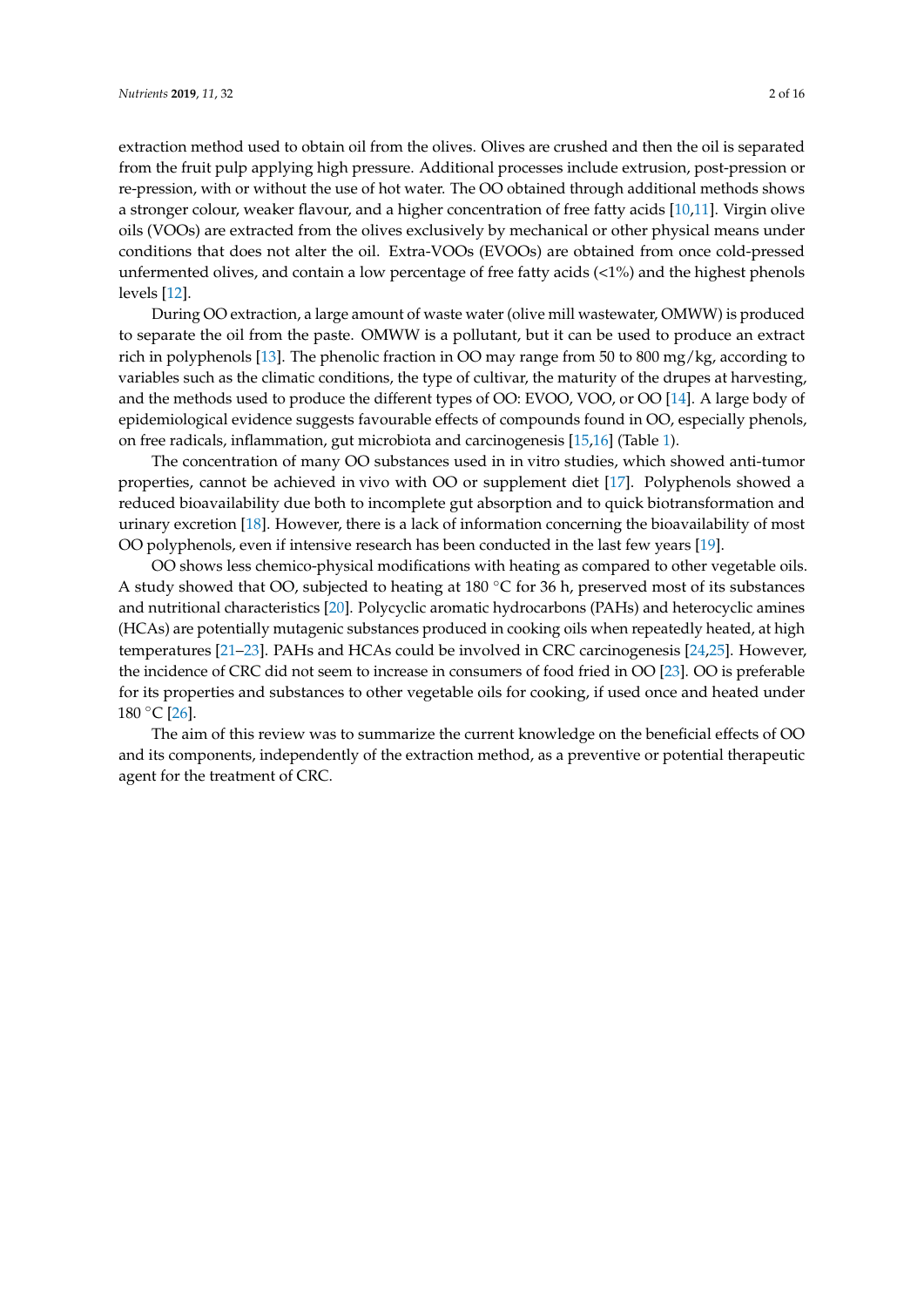| Study (Year)                    | Design (Cancer Type)                                                                                               | <b>Intervention and Substances</b><br>Supplementation | Dosage                                                | Effects                                                                                                                                                                             |
|---------------------------------|--------------------------------------------------------------------------------------------------------------------|-------------------------------------------------------|-------------------------------------------------------|-------------------------------------------------------------------------------------------------------------------------------------------------------------------------------------|
| Bassani et al. (2016) [13]      | in vitro (CT-26 CRC cell line)<br>in vivo (syngenic BalbC mice with CT-26 CRC cell line)                           | Purified extracts from OMWW rich<br>in HT             | HT: 2.7-5.72 $g/L$                                    | $\downarrow$ VEGF, $\downarrow$ IL-8<br>↓cell migration and invasion<br>↓tumor cell growth<br>Lcell adhesion                                                                        |
| Rossi et al. (2015) [27]        | in vitro (human umbilical vein endothelial cells)<br>in vivo (matrigel sponge assay)                               | A009 (phenol rich purified extract<br>from OMWW)      | 1/1000 to 1/250 dilution<br>HT: 2.7-5.72 $g/L$        | Anti-angiogenetic and pro-apoptotic effects<br>↓ endothelial cell proliferation, migration and invasion                                                                             |
| Mateos et al. (2013) [28]       | in vitro (adenocarcinoma Caco-2/TC7 cells)                                                                         | HT-acetate                                            | $5-50 \mu M$                                          | <b>Lell</b> proliferation<br>Cell cycle arrest (↑p21 and CCNG2, ↓ CCNB1)<br>Apoptosis (†BNIP3, BNIP3L, PDCD4, ATF3 and caspase-3)<br>carcinogen detoxification (CYP1A1 and UGT1A10) |
| Terzuoli et al. (2016) [29]     | in vitro (human colorectal adenocarcinoma cells HT-29, CaCo2,<br>and WiDr)<br>in vivo (mice with HT-29 xenografts) | HТ                                                    | in vitro100 µM<br>in vivo $10 \text{ mg/Kg}$ (200 µL) | tumor cell growth ( <sup>*</sup> EGFR degradation:<br>EGFR phosphorylation at $pY1045$ and $\uparrow$ Cbl activity with EGFR<br>ubiquitination)                                     |
| Terzuoli et al. (2017) [30]     | in vitro (HT-29 and WiDr cells)                                                                                    | HT-cetuximab combination                              | HT (10 $\mu$ M) with cetuximab (1<br>$\mu$ g/mL)      | ↓ tumor cell growth<br>(cell cycle blockade at G2/M phase)<br>↓ cyclins B, D1, and E, and CDK2, CDK4, and CDK6<br>↑ CDK inhibitors p21 and p27                                      |
| Hamdi and Castellon (2005) [31] | in vitro (TF-1a; 786-O, T-47D, RPMI-7951, and colon cancer LoVo)                                                   | Oleuropein                                            | in vitro 0.005-0.1%:                                  | $\downarrow$ cell proliferation, motility and invasion<br>tactin filament disruption                                                                                                |

# **Table 1.** Principal intervention studies on the effects of olive oil substances on colorectal cancer.

| 1erzuou et al. (2017) [30]      | $\pi$ vitro $(H1-Z9)$ and $WIDr$ cells)                                                                                                | H1-cetuximab combination                                    | $\mu$ g/mL)                                                                                                    | Levelins B, D1, and E, and CDK2, CDK4, and CDK6<br>↑ CDK inhibitors p21 and p27                                                                                                                                                                                                                                                                       |
|---------------------------------|----------------------------------------------------------------------------------------------------------------------------------------|-------------------------------------------------------------|----------------------------------------------------------------------------------------------------------------|-------------------------------------------------------------------------------------------------------------------------------------------------------------------------------------------------------------------------------------------------------------------------------------------------------------------------------------------------------|
| Hamdi and Castellon (2005) [31] | in vitro (TF-1a; 786-O, T-47D, RPMI-7951, and colon cancer LoVo)<br>in vivo Swiss albino mice with spontaneous soft tissue sarcomas    | Oleuropein                                                  | in vitro 0.005-0.1%:<br>in vivo 1% in drinking water                                                           | cell proliferation, motility and invasion<br>tactin filament disruption<br>Dramatic tumor regression in mice                                                                                                                                                                                                                                          |
| Cárdeno et al. (2013) [32]      | in vitro HT-29 human colon adenocarcinoma cells                                                                                        | Oleuropein                                                  | $200 - 400 \mu M$                                                                                              | $\downarrow$ cell proliferation<br>(p53 pathway activation and $\downarrow$ HIF-1 $\alpha$ )                                                                                                                                                                                                                                                          |
| Giner et al. (2016) [33]        | in vivo model of azoxymethane/Dextran sulfate sodium-induced<br>CRC in C57BL/6 mice                                                    | Oleuropein                                                  | $50 - 100$ mg/Kg                                                                                               | Chemoprevention<br>( $\downarrow$ intestinal IL-6, IFN- $\gamma$ , TNF- $\alpha$ , IL-17A,<br>LCOX-2, Bax, PCNA,<br>$\downarrow$ NF- $\kappa$ B, Wnt/ $\beta$ -catenin, P3IK/Akt, STAT3)<br>Modulatory effect on the Th17 response<br>$(LCD4^+$ , Roryt <sup>+</sup> , IL-17 <sup>+</sup> , IFN- $\gamma$ <sup>+</sup> T-cells in the lamina propria) |
| Khanal et al. (2011) [34]       | in vitro HT-29 human colon adenocarcinoma cells<br>in vivo chorioallantoic membrane assay                                              | Oleocanthal                                                 | $1-10 \mu g/mL$                                                                                                | Antitumor effect ( $\uparrow$ AMPK)<br>Apoptosis ( $\uparrow$ caspase-3 and poly-adenosine diphosphate-ribose<br>polymerase, phosphorylation of p53 (Ser15))<br>Disruption of DNA                                                                                                                                                                     |
| Bartolí et al. (2000) [35]      | in vivo on rats with azoxymethane-induced CRC                                                                                          | n9 and n3 fatty acids<br>(oleic and eicosapentaenoic acids) | n9: 57% of diet<br>n3: 27.7% of diet<br>equivalent to a 5% fat diet containing<br>olive oil                    | Chemoprevention<br>(modulation in colonic mucosa of arachidonic acid metabolism<br>and prostaglandin E2 synthesis)                                                                                                                                                                                                                                    |
| Xu et al. (2016) [36]           | in vitro human CRC cell lines (SW480 and HCT15)                                                                                        | Apigenin                                                    | $20 - 40 \mu M$                                                                                                | Leell proliferation<br>$(\downarrow Wnt/\beta$ -catenin signaling pathway)                                                                                                                                                                                                                                                                            |
| Shao et al.(2013) [37]          | in vitro human colon cancer cell lines (DLD1, HCT116, HCT8,<br>HT29 and SW48)<br>in vivo C.B.-17 SCID mice implanted with HCT116 cells | Apigenin                                                    | in vitro 20 mmol/L<br>in vivo 25 mg/Kg                                                                         | Synergistic effect between apigenin and ABT-263 on apoptosis<br>( $\downarrow$ Mcl-1, AKT, and ERK)                                                                                                                                                                                                                                                   |
| Chen et al. (2018) [38]         | in vitro LoVo human colon cancer cells<br>in vivo BalbC nude mice inoculated with LoVo cells                                           | Luteolin                                                    | IC <sub>50</sub> value of 66.70 and 30.47 $\mu$ mol/L<br>at 24 and 72 h, respectively<br>in vivo $20-40$ mg/Kg | Apoptosis (†APAF-1)<br>Cell cycle arrest at the G2/M phase<br>tumor growth                                                                                                                                                                                                                                                                            |
|                                 |                                                                                                                                        |                                                             |                                                                                                                |                                                                                                                                                                                                                                                                                                                                                       |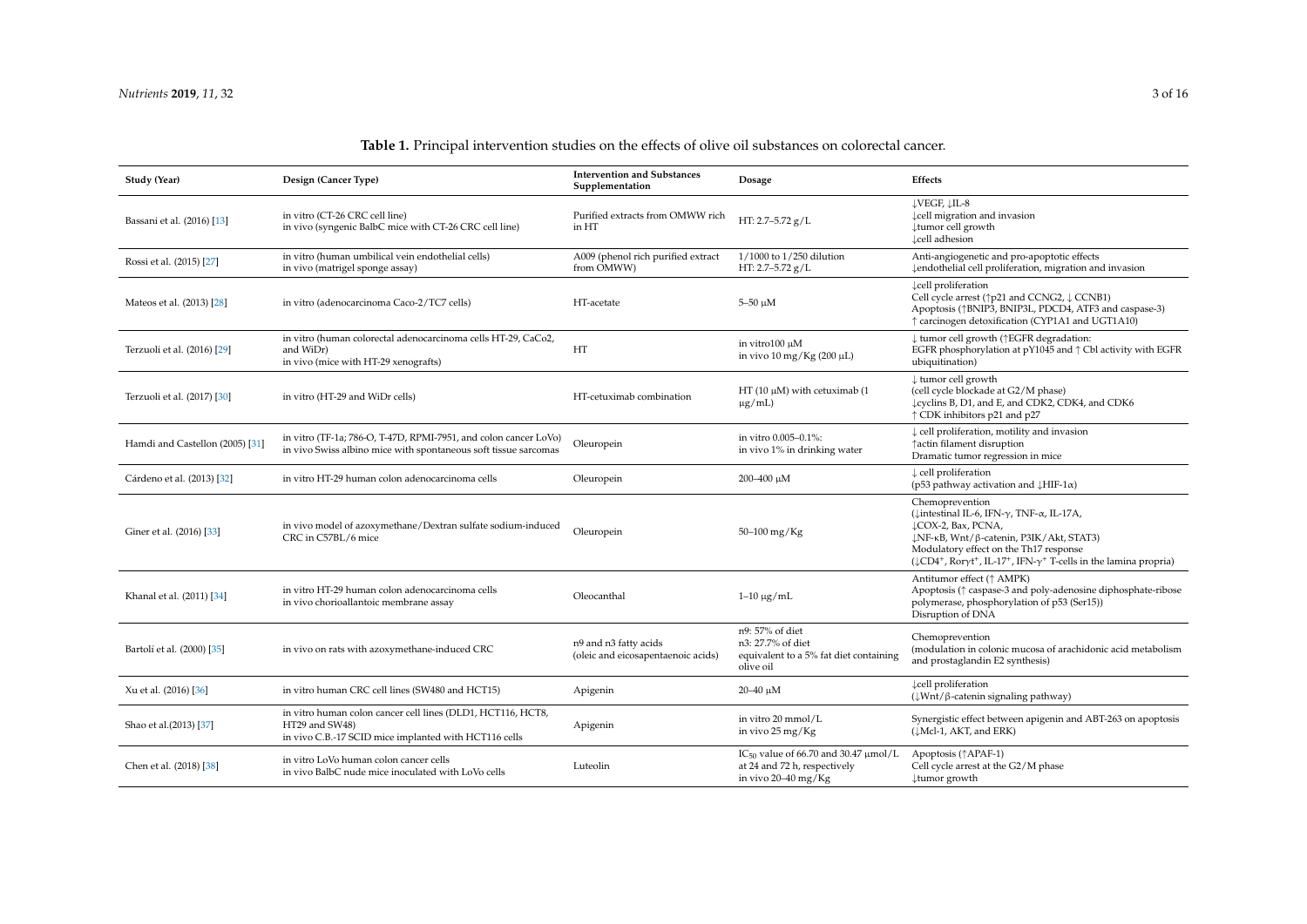| Study (Year)                    | Design (Cancer Type)                                                                                                                                                                   | <b>Intervention and Substances</b><br>Supplementation                                                                                                  | Dosage                                                                                           | <b>Effects</b>                                                                                       |
|---------------------------------|----------------------------------------------------------------------------------------------------------------------------------------------------------------------------------------|--------------------------------------------------------------------------------------------------------------------------------------------------------|--------------------------------------------------------------------------------------------------|------------------------------------------------------------------------------------------------------|
| Zuo et al. (2018) [39]          | in vitro HCT116 and HT29 cells                                                                                                                                                         | Luteolin                                                                                                                                               | $\overline{\phantom{a}}$                                                                         | <b>LCRC</b> carcinogenesis<br>( <sup>†</sup> Nrf2/ARE pathway)                                       |
| Reyes-Zurita et al. (2016) [40] | in vitro Caco-2 p53-Deficient Colon Adenocarcinoma Cells                                                                                                                               | Maslinic acid                                                                                                                                          | IC <sub>50</sub> was $40.7 \pm 0.4 \,\mu g/mL$<br>$IC_{80}$ was 56.8 $\mu$ g/mL.                 | Apoptosis (cleavage of caspases -8 and -3, $\uparrow$ t-Bid)                                         |
| Reyes-Zurita et al. (2009) [41] | in vitro HT29 cells                                                                                                                                                                    | Maslinic acid                                                                                                                                          | IC <sub>50</sub> was $28.8 \pm 0.9 \,\mu g/mL$<br>IC <sub>80</sub> was $37.5 \pm 0.2 \,\mu g/mL$ | Apoptosis ( $\downarrow$ Bcl-2, $\uparrow$ Bax, $\uparrow$ caspase-9 and -3)                         |
| Baskar et al. (2010) [42]       | in vitro human colon cancer cell lines (COLO 320 DM)<br>in vivo Wistar rats inoculated with 1,2-dimethylhydrazine                                                                      | $\beta$ -sitosterol                                                                                                                                    | IC <sub>50</sub> was 266.2 $\mu$ M<br>in vivo $10-20$ mg/Kg                                      | Chemoprevention<br>$\downarrow$ Tumor growth<br>$(\downarrow \beta$ -catenin and PCNA)               |
| Miene et al. (2011) [43]        | in vitro human colorectal adenoma cell line LT97                                                                                                                                       | 3,4-dihydroxyphenylacetic acid (ES)<br>and 3-(3,4-dihydroxyphenyl)-propionic<br>acid (PS), metabolites of quercetin and<br>caffeic acid, respectively. | ES: $2.5 - 10 \mu M$<br>$PS: 5-25 \mu M$                                                         | Chemoprevention after degradation of polyphenols in the gut<br>$(\uparrow$ GSTT2, $\downarrow$ COX2) |
| Losso et al. (2004) [44]        | in vitro human umbilical vein endothelial cells, normal human<br>lung fibroblast cells HEL 299, Caco-2 colon, MCF-7 breast,<br>Hs 578T breast, and DU 145 human prostatic cancer cells | Ellagic acid                                                                                                                                           | 1–100 μmol/L                                                                                     | Anti-proliferative activity<br>Apoptosis ( $\downarrow$ ATP, pro-MMP-2, -9 and VEGF)                 |

↑: Increase; ↓: Decrease; AKT: Protein kinase B; AMPK: 5′ AMP-activated protein kinase; APAF-1: Apoptotic protease activating factor 1; ATF3:Activating transcription factor 3; ATP: Adenosine triphosphate; Bax: Bcl-2-associated X protein; Bcl-2: B-cell lymphoma 2; BNIP3: BCL2 Interacting Protein 3; BNIP3L: BCL2 Interacting Protein 3 Like; Cbl: Casitas B-lineage Lymphoma; CCNB1: Cyclin B1; CCNG2: Cyclin G2; CDK: Cyclin-dependent kinase; COX2: Cyclooxygenase-2; CRC: Colorectal cancer; CYP1A1: Cytochrome P450, family 1, subfamily A, polypeptide 1; EGFR: Epidermal growth factor receptor; ERK: Extracellular-signal-regulated kinase; GSTT2: Glutathione S-transferase theta 2; HIF-1α: Hypoxia-inducible factor 1-α; HT: Hydroxytyrosol; IC50: half maximal inhibitory concentration; IFN-γ: Interferon-γ; IL-8: Interleukin-8; IL-17: Interleukin-17; IL-6: Interleukin-6; Mcl-1: Myeloid cell leukemia 1; NF-κB: Nuclear factor kappa-light-chain-enhancer of activated B cells; Nrf2/ARE: Nuclear factor (erythroid-derived 2)-like 2/antioxidant responsive element; OMWW: Olive mill waste water; PCNA: Proliferating cell nuclear antigen; PDCD4: Programmed cell death protein 4; PI3K: Phosphatidylinositol-3 kinase; Pro-MMP: Pro-matrix metalloproteinase; Rorγt: Retinoic acid receptor-related orphan receptor gamma thymus; STAT3: Signal transducer and activator of transcription 3; t-BiD: Truncated BH3 interacting-domain death agonist; TNF-α: Tumor necrosis factor-α; UGT1A10: UDP Glucuronosyltransferase Family 1 Member A10; VEGF: Vascular endothelial growth factor; Wnt: Wingless/Integrated.

#### **Table 1.** *Cont.*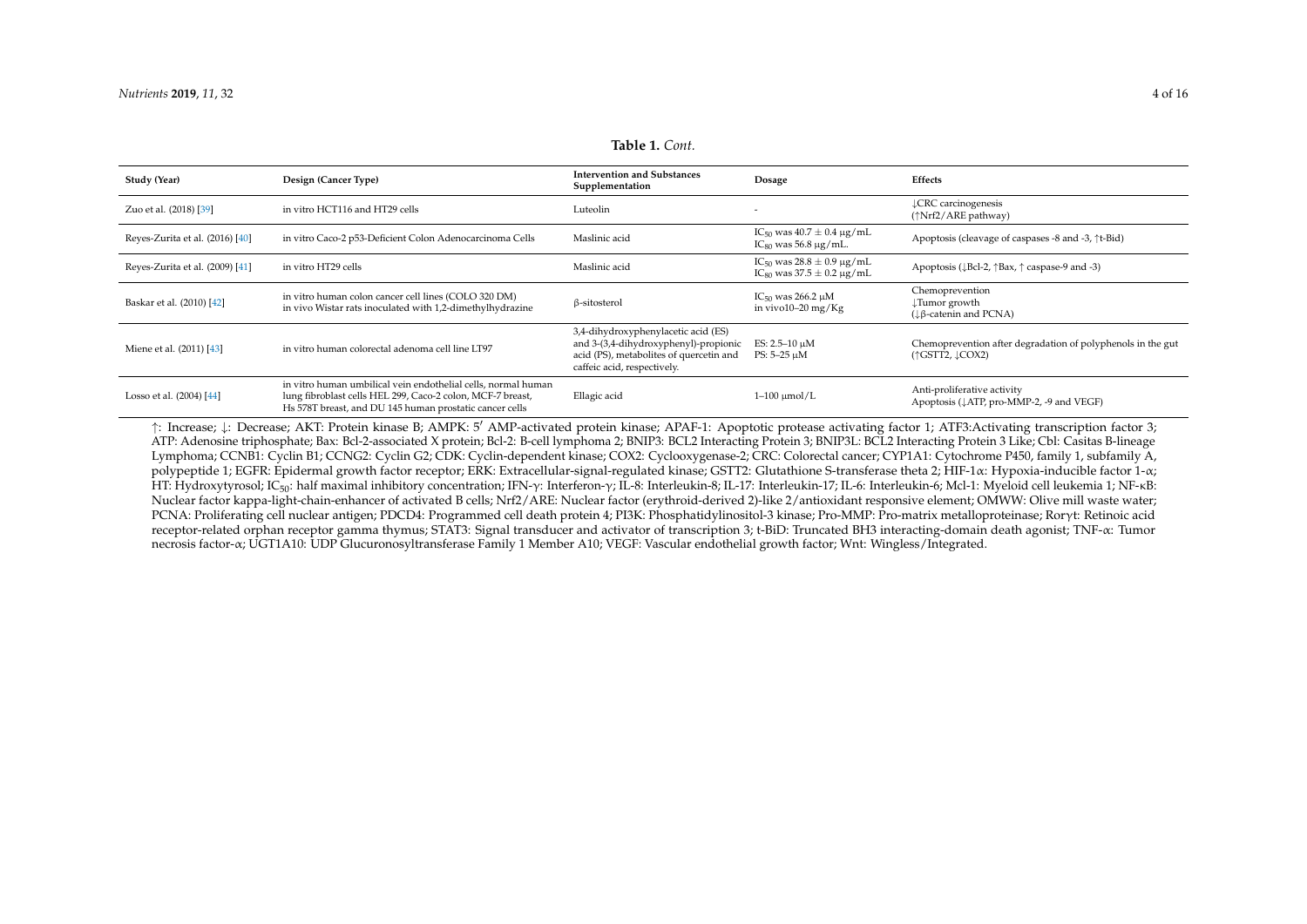#### **2. Effects of Olive Oil Phenols on CRC**

Phenols are the most studied components in OO with recognized antitumor properties [45]. The unsaponificable fraction of OO contains the phenolic compounds, while the saponificable fraction is rich in monounsaturated fatty acids (MUFA) (i.e., oleic acid) [46]. Phenolic compounds can be divided into three groups: simple phenols (i.e., tyrosol, hydroxytyrosol or 3,4-dihydroxyphenylethanol), phenolic acids (i.e., caffeic acid), and flavonoids (i.e., quercetin). The most important complex phenols are tyrosol and hydroxytyrosol esters, oleuropein, and its aglycone [47]. Hydroxytyrosol, tyrosol and oleuropein, have similar structure and are found at high levels in OO [48] (Table 2). There is evidence that OO polyphenols could reduce oxidative damage to cellular DNA thus decreasing the development of CRC. High levels of antioxidant polyphenols (i.e., hydroxytyrosol, oleuropein) may reduce the amount of potentially carcinogenic products of lipid peroxidation upon OO storage, may lead to positive epigenetic changes [49] and miRNA expression pattern, thus decreasing the risk of CRC development [50,51]. Oxidative stress is due to an imbalance between the oxidant and the antioxidant systems of the organism, in favour of the oxidants. Oxidation is mainly caused by free radicals and the related reactive oxygen species (ROS). The free radicals are able to damage fatty acids and to provoke a chain reaction called lipid peroxidation, which may lead to loss of membrane function and integrity and finally to apoptosis and necrosis [52,53].

Many studies showed that hydroxytyrosol (HT) has significant anti-inflammatory [54] and antitumor effects [55]. Other beneficial properties of HT include improvement of endothelial cell function [56], protective effect on liver steatosis [57], and neuroprotective effects [58]. The European Food Safety Authority (EFSA) Panel on Dietetic Products, Nutrition and Allergies (NDA) indicated HT as a polyphenol able to protect low density lipoproteins (LDL) against oxidative modifications, and recommended a daily consumption of at least 5 mg of HT and its derivatives (i.e., oleuropein complex and tyrosol) in OO [59].

A study by Mateos et al. demonstrated that OO HT acetate may exert antitumor activity on human colon adenocarcinoma cells, affecting the transcription of genes involved in programmed cell death (BNIP3, BNIP3L, PDCD4, and ATF3), and activating caspase-3. HT acetate also may enhance carcinogen detoxification, upregulating xenobiotic metabolizing enzymes UGT1A10 and CYP1A1 [28]. Other studies indicated that HT could be able to inhibit cancer proliferation inducing cell cycle arrest and apoptosis in different tumors, such as cholangiocarcinoma [60].

HT may downregulate epidermal growth factor (EGFR) expression and inhibit cell cycle progression in colon cancer cells, similarly to cetuximab, a monoclonal antibody against EGFR [29]. A recent study by Terzuoli et al. suggested a potential benefit of a controlled diet containing OO, during cetuximab chemotherapy [30]. HT could improve the effects of EGFR inhibitors acting as a useful therapeutic agent in patients with colon cancer [30]. Interestingly, other polyphenols, such as curcumin and resveratrol, showed therapeutic benefits on CRC when combined with chemotherapeutic agents [61,62].

Purified extracts from OMWW, rich in HT, showed anti-angiogenic and chemopreventive effects both in vivo and in vitro on CT-26 CRC cell line [13].

Rossi et al. investigated the properties of A009, which is a purified polyphenol enriched extract from OMWW. A009 showed strong anti-angiogenic effects both in vitro and in vivo. The inhibition of angiogenesis by A009 was more potent when compared to the effect of the same concentrations of HT. The A009 extract was also effective on the inhibition of endothelial cell proliferation, migration and invasion [27]. These findings shed a light on possible future applications of OMWW for cancer preventive strategies, recovering agricultural waste products.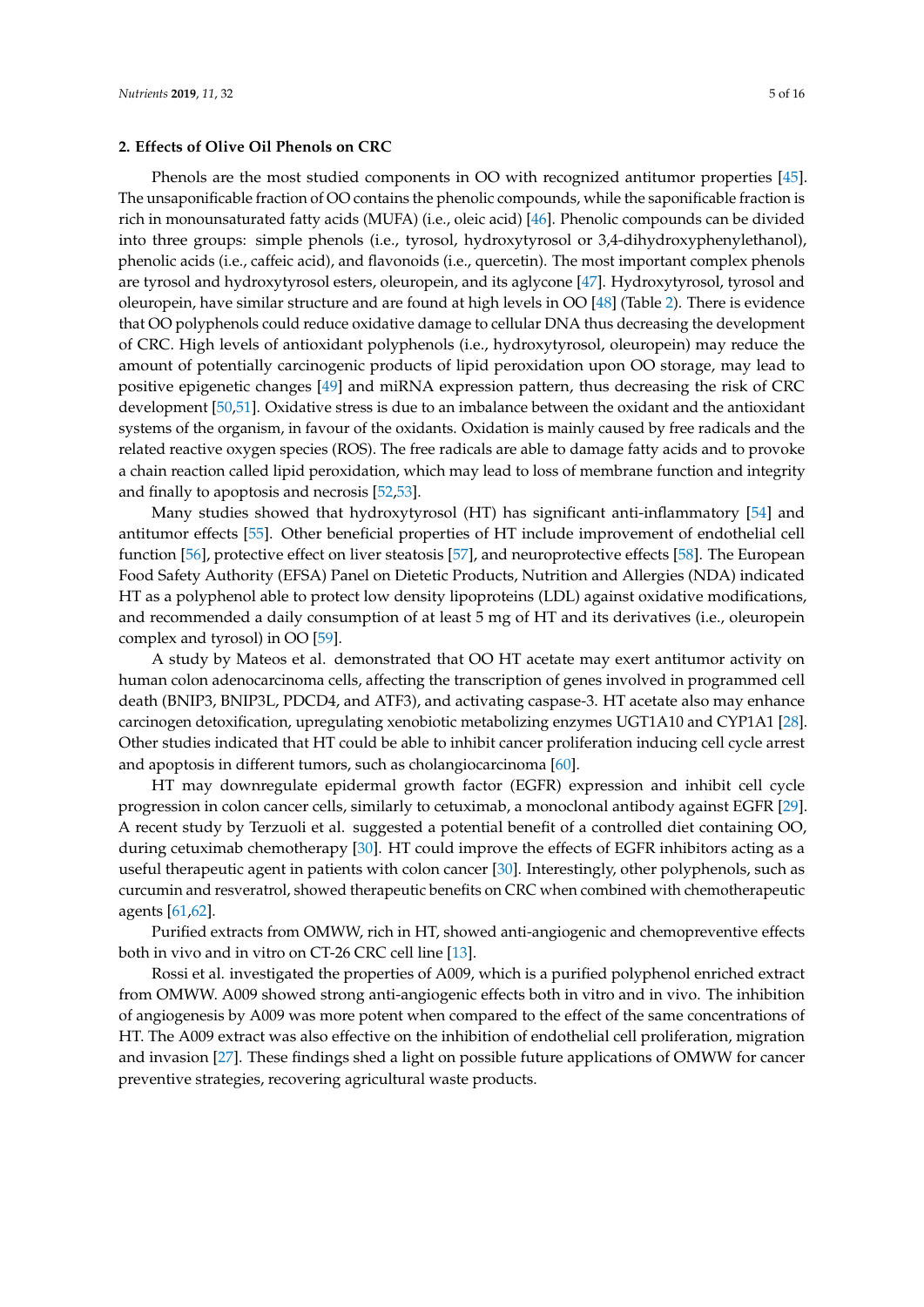

**Table 2.** Chemical structures of principal olive oil phenols.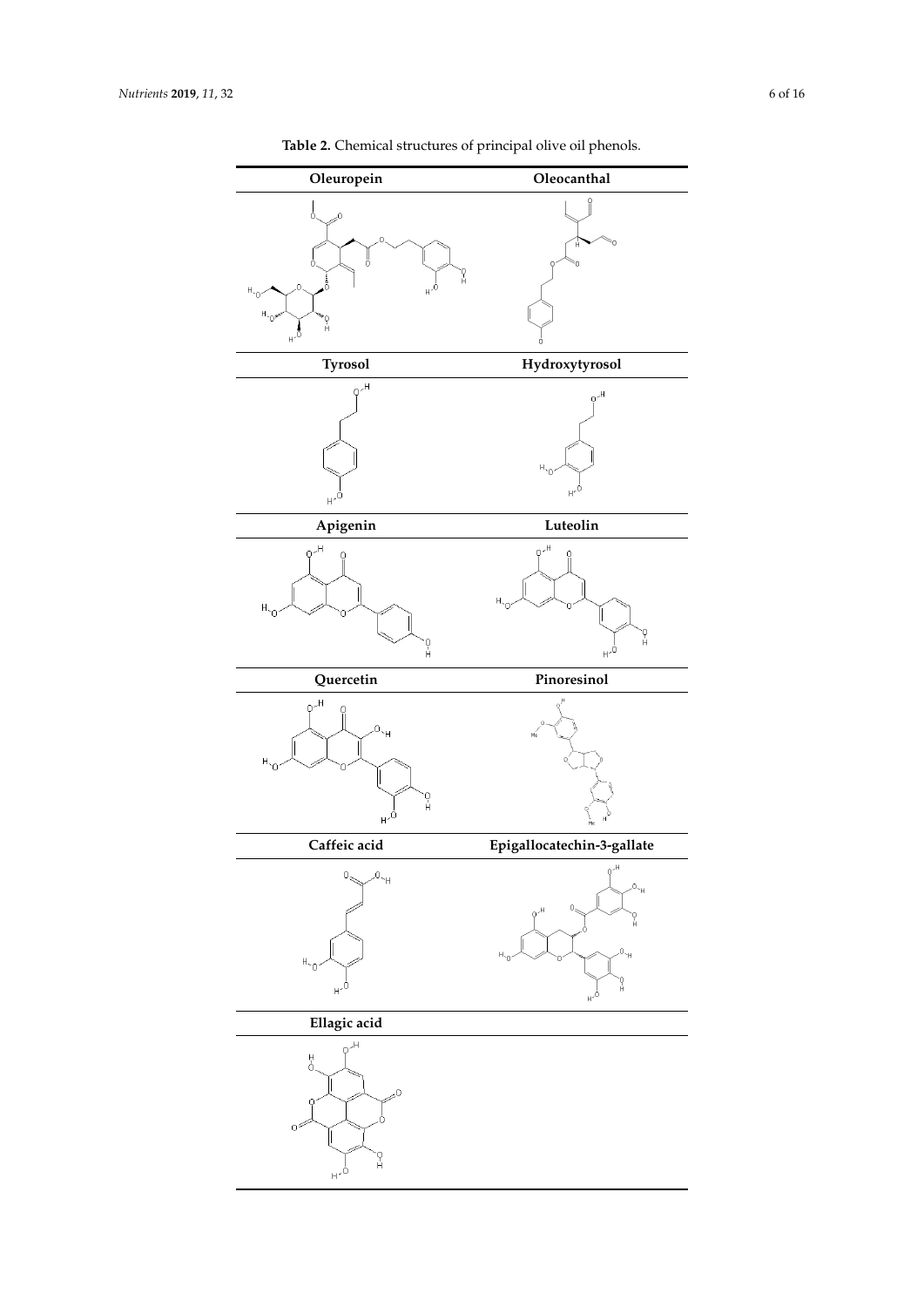Oleuropein (an ester of hydroxytyrosol with β-glucosylated elenolic acid) is the major phenolic compound in olive cultivars and is responsible for the bitter and pungent taste of olives. The concentrations of oleuropein may range from around 140 mg g<sup>-1</sup> in dry young olives [63] to 60–90 mg g<sup>-1</sup> in dry leaves [64]. Oleuropein showed many pharmacological activities and beneficial effects on cancer, oxidation, inflammation, atherogenesis, viral and bacterial infections, dyslipidaemia and had also hypoglycemic properties [48,65]. A study by Hamdi and Castellon pointed out the antitumor effect of oleuropein, which was able to directly disrupt actin filaments in cells and in

a cell-free assay, and to inhibit proliferation and migration of advanced-grade tumor cell lines (including LoVo, colorectal adenocarcinoma cells) in a dose-responsive way. Also, oral administration of oleuropein to mice that developed spontaneous tumors was followed by tumor regression in 9–12 days [31].

Another study evaluated the anticancer effects of oleuropein on HT-29 human colon adenocarcinoma cells as compared to HT, its hydrolysis product. The results indicated that oleuropein caused significant changes in cell cycle analysis, limiting cell growth and inducing apoptosis. The effects of oleuropein were mediated by p53 pathway activation, adapting the HIF-1 $\alpha$ (hypoxia-inducible factor 1-α) protein response to hypoxia. On the other hand, HT caused a significant upregulation of peroxisome proliferator-activated receptor gamma (PPARγ), which failed in oleuropein, and represented the main antitumor mechanism exerted by HT [32,66].

Giner et al. pointed out that oleuropein as a dietary supplementation could represent a promising protective agent against colitis-associated CRC. Actually, the authors showed that the beneficial effects of oleuropein in a model of azoxymethane (AOM)/Dextran sulfate sodium (DSS)-induced CRC in C57BL/6 mice, included the reduction of intestinal IFN- $\gamma$ , TNF- $\alpha$ , IL-6, and IL-17A levels, and also the decrease of cyclooxygenase-2, Bax and proliferating cell nuclear antigen protein expression. Also, it has been observed a marked down-regulation of CRC-related pathways such as Wnt/β-catenin, phosphatidylinositol-3-kinase (P3IK)/Akt, nuclear factor-κB (NF-κB), and signal transducer and activators of transcription (STAT)3 [33,67].

OO components could prevent cancer development down-regulating the angiogenesis signalling pathways. The expression of VEGF and other angiogenic factors is enhanced in different cancers. Treatment with anti-angiogenic drugs showed favourable effects in cancer, but it is associated with adverse side effects [68]. In tumor cells, oleuropein inhibits the pathways involved in proliferation and migration, exerting antioxidant and anti-angiogenic effects with a dose-related way [69,70]. Anti-tumor effects of oleocanthal include cell apoptosis by activating caspase-3 and poly-adenosine diphosphate-ribose polymerase, phosphorylates p53 (Ser15), and also the disruption of DNA in HT-29 cells derived from human colon adenocarcinoma [34]. A study by Margarucci et al. showed a statistically significant reduction of two heat shock proteins 90 (Hsp90), Akt and Cdk4, as a consequence of the inhibition of chaperone activity by oleocanthal [71]. In this context, it is noteworthy that inhibition of Hsp90 and other Hsps has recently emerged as a novel therapeutic strategy for cancer treatment [72].

#### **3. Anti-Inflammatory, Immunomodulatory and Other Anticancer Properties of Olive Oil**

Inflammatory response could be modulated by OO polyphenols, which are able to inhibit NF-κB as demonstrated in both in vitro and in vivo studies. The inhibition of NF-κB results in low expression of IL-6, IL-8, IL-1β and COX-2, with a consequent creation of a microenvironment that hinders cancer growth [73,74]. Beauchamp et al. observed that decarboxy methyl ligstroside aglycone (also known as oleocanthal) possesses an anti-inflammatory action similar to that of ibuprofen. In fact, both molecules are able to inhibit cyclooxygenase (COX) enzymes involved in the biosynthesis of prostaglandins [75]. The anticarcinogenic and antithrombotic effects of COX inhibitors, such as ibuprofen and aspirin, are well known [76,77]. It is possible that the administration of oleocanthal may help to reduce the development of inflammatory bowel diseases (IBD) (ulcerative colitis and Crohn's disease), and in turn to decrease the risk of CRC [78,79]. IBD represent a major risk factor for the development of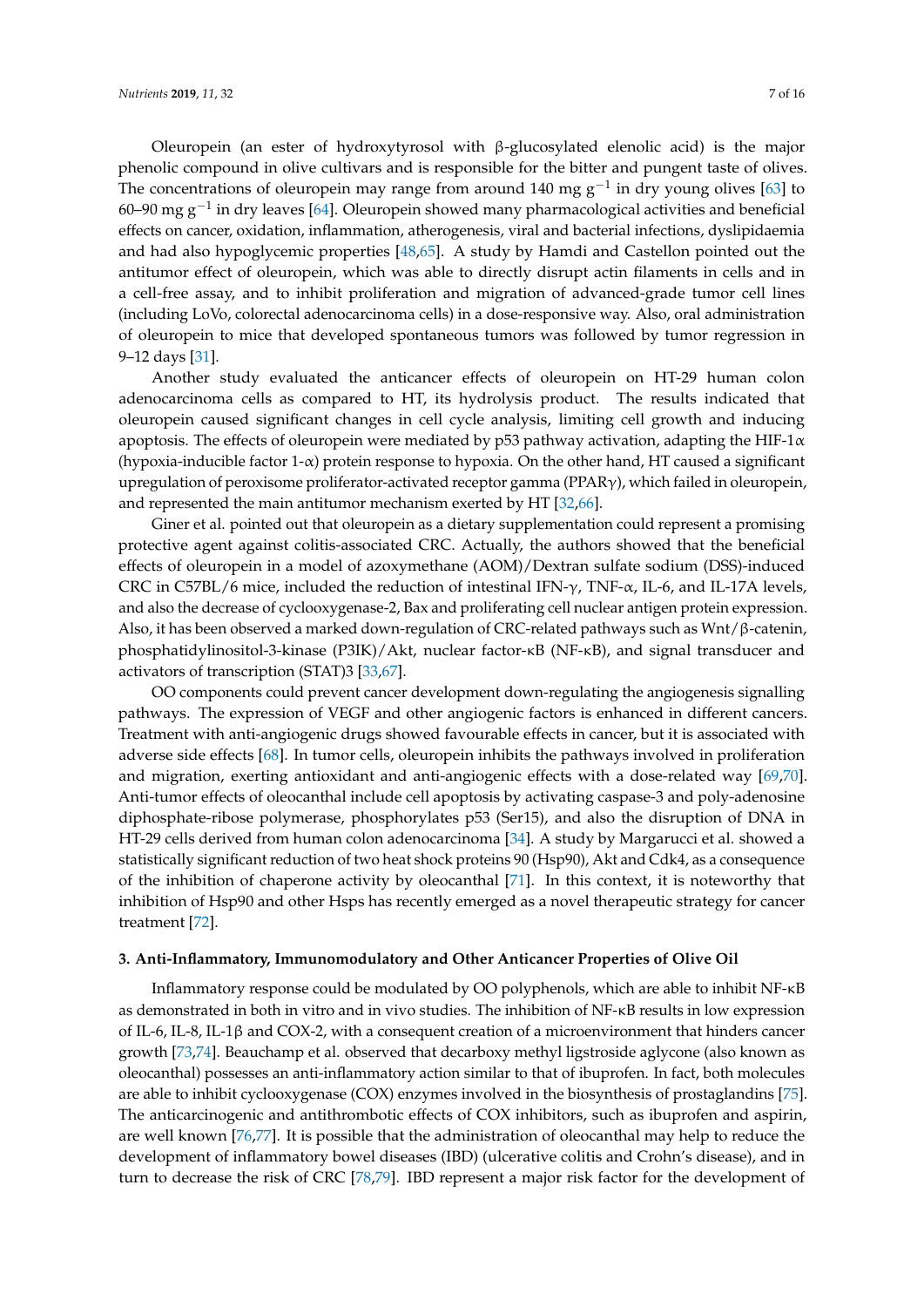CRC  $[80,81]$ . Although CRC occurs in a small number of patients with IBD  $(1\%)$ , it shows a high mortality and is responsible for 20% of IBD-related mortality [82].

A study conducted in vivo on rats with azoxymethane induced CRC suggested the chemopreventive effect of OO against colon carcinogenesis. The antitumor activity seems to be related to the modulation in colonic mucosa of arachidonic acid metabolism and prostaglandin E2 synthesis, exerted by n9 and n3 fatty acids (oleic acid and eicosapentaenoic acid respectively) present in OO [35]. The phenolic compounds in OO, besides to anti-inflammatory properties, showed also immunomodulatory effects. The immunomodulatory properties could reduce chronic inflammation in IBD and also in other immune-mediated pathologies, such as multiple sclerosis, psoriasis, rheumatoid arthritis, systemic lupus erythematosus and inflammatory bowel diseases [83]. The primarily involved cells in the autoimmune and inflammatory responses are T lymphocytes and antigen presenting cells (APCs), which are B cells monocyte/macrophages and dendritic cells [84]. Raised levels of inflammatory cytokines (i.e., TNF-alpha, IL-8, IL-10, IL-6, IL-17) and activation of innate adaptive immune cells are involved in the pathogenesis and evolution of IBD. On this basis, cytokine pathways modulating drugs could be used in IBD, although side effects and symptoms recurrence are common [85]. Dietary OO phenols seem to change clinico-pathological history in IBD, due to their anti-inflammatory properties [86].

Apigenin belongs to the subclass of flavonoids in OO and has been widely used in traditional Chinese medicine for centuries. Apigenin has been demonstrated to show anti-tumor properties in colorectal, liver, breast, lung, and prostate cancer, with low toxicity and no mutagenic activity [87]. Apigenin showed dose-dependent activity on proliferation, migration and invasion in CRC, modulating signaling pathways such as JAK/STAT, PI3K/AKT, NF-κB, MAPK/ERK, and Wnt/ $\beta$ -catenin pathways [36,87]. It has been observed that apigenin had a synergistic action with ABT-263, a BH-3 mimetic, on CRC cells apoptosis by blocking functions of Bcl-2 family proteins [37,88]. Based on these findings, apigenin could be used as dietary supplement or in combination with chemotherapeutic drugs for CRC treatment [89].

Luteolin is another natural flavonoid contained in glycosylated form in OO. Glycosylated luteolin is hydrolyzed to free luteolin during intestinal absorption. With other phenolic antioxidants, luteolin demonstrated different beneficial properties on inflammation, oxidation, and cancers [90]. Luteolin modulated the G2/M cell cycle arrest and caused apoptosis in CRC cells [38]. Also, luteolin blocked the cell diversion to CRC by epigenetically activating the nuclear factor erythroid 2-related factor 2 (Nrf2)/antioxidant-responsive element (ARE) pathway [39].

Maslinic acid (MA) is a triterpene found at high levels in the waxy skin of olives. A study by Sànchez-Quesada et al. demonstrated that MA modulated the inflammation process by stimulating the production of, IL-1α, IL-1β and IL-8, increased IFN-γ level, which led to M1 polarization, and did not affect the levels of NF-κB or nitric oxide (NO). These findings suggested that MA could prevent chronic inflammatory response, which is involved in carcinogenesis [91]. MA was also demonstrated to induce apoptosis via the intrinsic apoptotic pathway associated with mitochondria in HT29 colon cancer cells [41]. Another study showed that MA may induce apoptotic cell death via the extrinsic apoptotic pathway in Caco-2 colon cancer cells, leading to the cleavage of caspases -8 and -3, and to an increase of t-Bid levels, in a dose-dependent way [40]. Given the possibility to activate both apoptotic pathways, MA could represent a natural compound with chemotherapeutic or chemopreventive actions in CRC.

β-sitosterol, a phytosterol found in OO, inhibited significantly the growth of COLO 320 DM cells, in a dose-dependent way, caused apoptosis by scavenging ROS, and suppressed the expression of beta-catenin and proliferating cell nuclear antigen (PCNA) in human colon cancer cells [42]. A case-control study carried out in a Chinese population, showed that the consumption of phytosterols, including β-sitosterol, campesterol and campestanol was associated with a reduction of CRC risk making it a potential anticancer drug for colon carcinogenesis [92].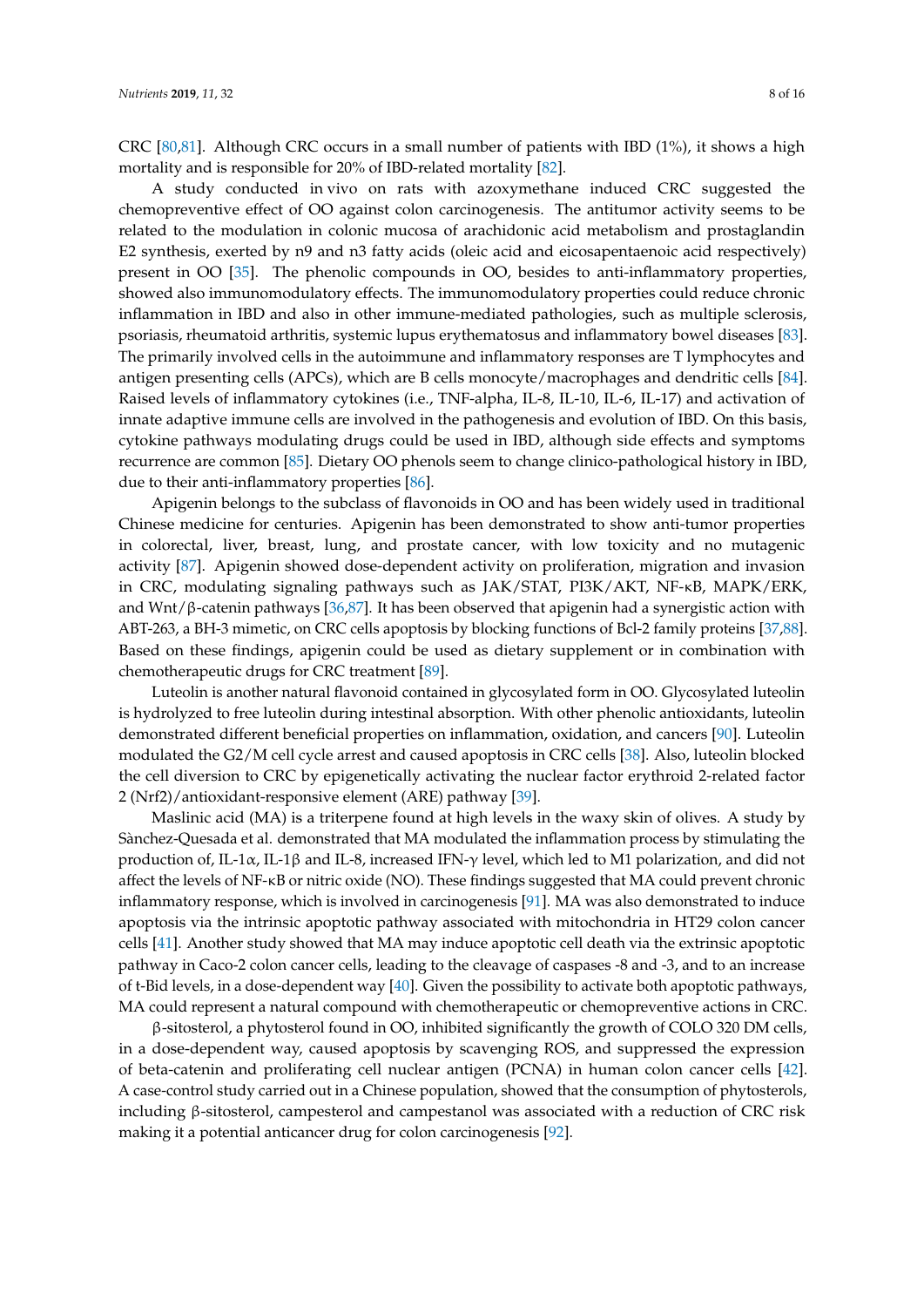The fatty acids in OO are principally represented by oleic acid followed by palmitic and linoleic acids. The effects of OO-derived MUFAs on CRC have not been widely studied, but there is evidence that they could have either no role or a protective role on the carcinogenesis in this tumor [93,94]. The high content of oleic acid gives to OO more resistance to oxidation than the polyunsatured fatty acids (PUFAs) [95]. Some studies highlighted that oleic acid, linoleic acid and squalene could have a tumor-inhibiting role [96]. The beneficial effects derived from MUFAs seems to be due principally to oleic acid [97]. In fact, the intake of oleic and linoleic acid resulted in the induction of apoptosis and cell differentiation, mediated by an early downregulation of COX-2 followed by a reduction in Bcl-2 expression [98]. Butler et al. observed a significant inverse correlation between colon cancer risk and higher plasmatic concentrations of oleic, α-linolenic and linoleic acids in the Singapore Chinese Health Study, whereas a statistically significant positive association with colon cancer was observed for arachidonic acid [99].

Squalene, an acyclic hydrocarbon, could inhibit the catalytic activity of beta-hydroxy-betamethylglutaryl-CoA reductase, leading to a reduction of farnesyl pyrophosphate availability for prenylation of the ras oncogene, thus relocating this oncogene to cell membranes [96].

#### **5. Effects of Olive Oil on Gut Microbiota**

The gut microbiota is represented by a composite and dynamic population of microorganisms found in the human gastrointestinal tract, which strongly influence the host as regards homeostasis and diseases [100]. Some studies showed the fundamental impact of diet in shaping the gut microbiota across the lifetime [101]. There is growing evidence that the gut microbiota may play a crucial role in the development and evolution of gastrointestinal malignancy [102–104]. The interaction between mucosal inflammation, oxidative stress and gut microbiota may influence the pathogenesis of CRC in patients with IBD [105]. OO consumption is proven to influence the composition of intestinal microbiota; some studies highlighted a significant modulation effect of dietary polyphenols on the colonic microbial composition or activity, with a possible role on cancer prevention [106,107]. The intake of OO polyphenols may favour a healthy gut microbiota, increasing bifidobacteria and the amount of intestinal IgA-coated bacteria [83]. However, the mechanisms underlying the association between gut microbiota and carcinogenesis are not fully established.

A study by Miene et al. analyzed the effects of 3,4-dihydroxyphenylacetic acid and 3-(3,4-dihydroxyphenyl)-propionic acid, which are metabolites of quercetin and chlorogenic acid/caffeic acid, respectively, in human colon adenoma cells LT97. The results showed an enhancement of glutathione S-transferase T2 (GSTT2) expression and a decrease of COX-2 that could explain the chemopreventive action of polyphenol metabolites after intestinal degradation [43]. A study by Kang et al. observed that caffeic acid may inhibit colon cancer metastasis and neoplastic cell transformation by suppressing mitogen-activated MEK1 and TOPK activities [108]. Polyphenols and flavons found in OO (i.e., epigallocatechin-3-gallate, and quercetin) could have anticancer properties mediated by gut biotransformation [109–111].

Stoneham et al. hypothesized that OO may affect secondary bile acid patterns in the bowel and, in turn, modulate polyamine metabolism in colonic cells decreasing the progression sequence from normal mucosa to adenoma and carcinoma [112]. Bile acids promote the growth and activity of 7α-dehydroxylating bacteria, which convert primary into secondary bile acids with tumorigenic properties, principally deoxycholic acid (DCA). Bile acids are able to modify the intestinal microbiota composition due to their antimicrobial activity. Based on these observations, dietary intervention, including intake of OO, could reduce CRC risk through its effects on colonic microbial metabolism [113].

Ellagic acid is another polyphenol found in OO, that showed a number of biological properties such as antioxidant and cancer protective effects on different tumour cell lines, for example Caco-2 colon, Hs 578T breast, MCF-7 breast, and DU 145 human prostatic cancer cells, without any toxicity on normal human lung fibroblasts [44]. Other mechanisms could to be implicated in cancer prevention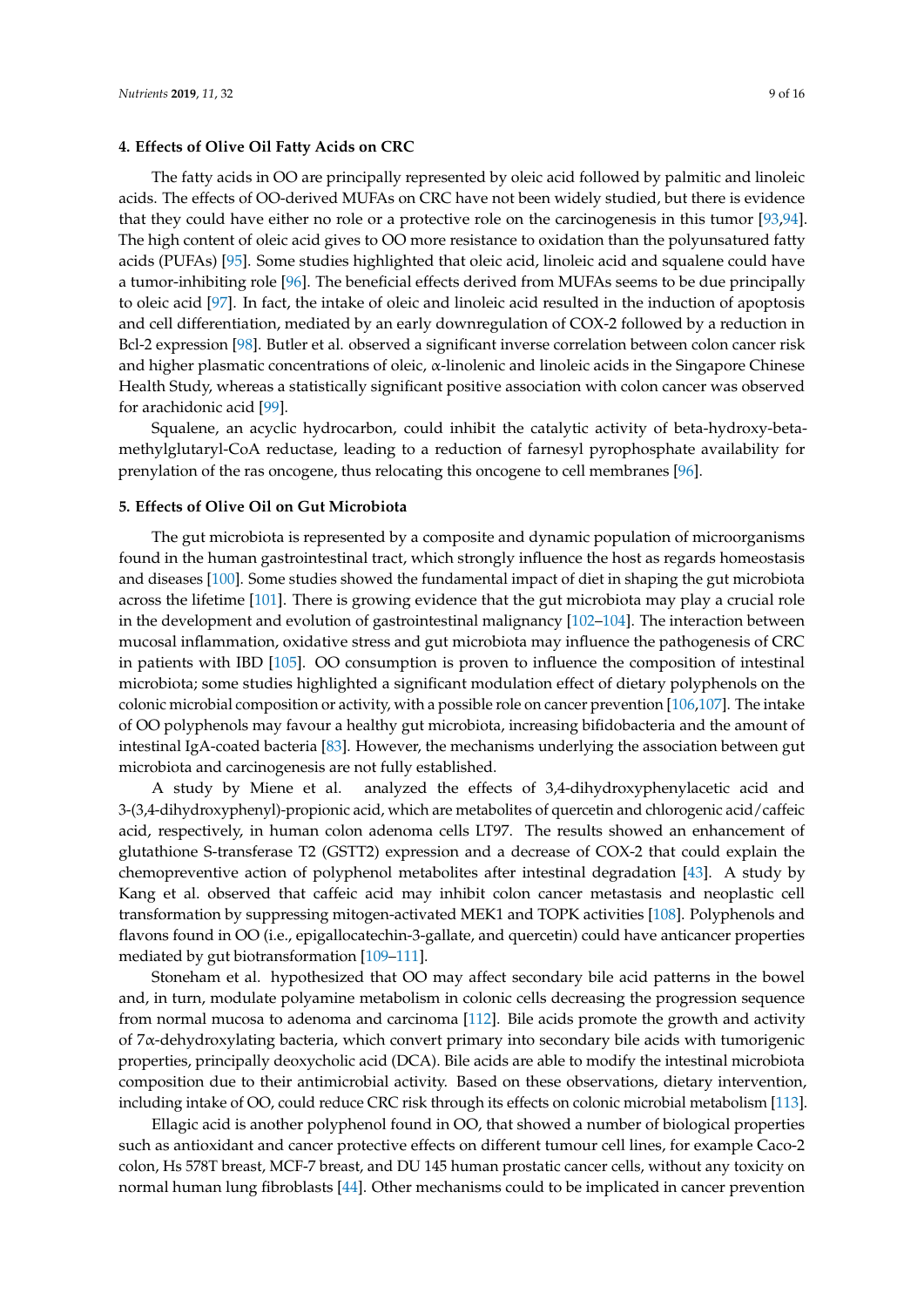through the effects of dietary intervention on the gut microbiota, such as the concentrations of polyphenols and other compounds effectively introduced with diet.

### **6. Conclusions**

OO contains a variety of beneficial substances that could be helpful for the prevention or the possible treatment of CRC. The large body of evidence supports the chemotherapeutic potential of substances found in OO against CRC, acting on different sides, such as inflammation, oxidative damage, and even epigenetic modulation. It is noteworthy that waste products from OO extraction could be used to produce food supplements with potential effects on cancer prevention. There are few studies reviewing the association between intestinal microbial composition and function and CRC occurrence. However, the strict interaction between OO polyphenols and human microbiota seems to have a beneficial effect on CRC. In conclusion, the consumption of OO should be suggested in a healthy diet instead of other types of oils. The main limitations of existing scientific literature come from the difficult evaluation of a single nutrient in a complex diet, such as the MD. Moreover, several studies have been conducted on animals and properties of OO have been assessed principally by in vitro models. Further studies and clinical trials are needed to better investigate the beneficial effects of OO and its components in humans.

**Author Contributions:** A.M.B. and M.V.: conception, writing and critical revision of the manuscript. A.B., F.B., S.L. and E.S.D.V.: literature search, drafting and critical revision. All authors read and approved the ultimate version of the document.

**Funding:** This research received no external funding.

**Conflicts of Interest:** The authors declare no conflict of interest.

## **References**

- 1. Fact Sheets by Cancer. Available online: http://globocan.iarc.fr/Pages/fact\_sheets\_cancer.aspx (accessed on 8 September 2018).
- 2. American Cancer Society. *Cancer Facts & Figures 2007*; American Cancer Society: Atlanta, GA, USA, 2007.
- 3. Shike, M. Diet and lifestyle in the prevention of colorectal cancer: An overview. *Am. J. Med.* **1999**, *106*, 11S–15S, discussion 50S–51S. [CrossRef]
- 4. Grosso, G.; Bella, F.; Godos, J.; Sciacca, S.; Del Rio, D.; Ray, S.; Galvano, F.; Giovannucci, E.L. Possible role of diet in cancer: Systematic review and multiple meta-analyses of dietary patterns, lifestyle factors, and cancer risk. *Nutr. Rev.* **2017**, *75*, 405–419. [CrossRef] [PubMed]
- 5. Marventano, S.; Godos, J.; Platania, A.; Galvano, F.; Mistretta, A.; Grosso, G. Mediterranean diet adherence in the Mediterranean healthy eating, aging and lifestyle (MEAL) study cohort. *Int. J. Food Sci. Nutr.* **2018**, *69*, 100–107. [CrossRef] [PubMed]
- 6. Grosso, G.; Buscemi, S.; Galvano, F.; Mistretta, A.; Marventano, S.; La Vela, V.; Drago, F.; Gangi, S.; Basile, F.; Biondi, A. Mediterranean diet and cancer: Epidemiological evidence and mechanism of selected aspects. *BMC Surg.* **2013**, *13* (Suppl. 2), S14. [CrossRef]
- 7. Dominguez, L.J.; Bes-Rastrollo, M.; Toledo, E.; Gea, A.; Fresán, U.; Barbagallo, M.; Martínez-González, M.A. Dietary fiber intake and mortality in a Mediterranean population: The "Seguimiento Universidad de Navarra" (SUN) project. *Eur. J. Nutr.* **2018**. [CrossRef] [PubMed]
- 8. Grosso, G.; Biondi, A.; Galvano, F.; Mistretta, A.; Marventano, S.; Buscemi, S.; Drago, F.; Basile, F. Factors associated with colorectal cancer in the context of the Mediterranean diet: A case-control study. *Nutr. Cancer* **2014**, *66*, 558–565. [CrossRef] [PubMed]
- 9. Schwingshackl, L.; Hoffmann, G. Does a Mediterranean-Type Diet Reduce Cancer Risk? *Curr. Nutr. Rep.* **2016**, *5*, 9–17. [CrossRef]
- 10. Fernandez, A.G.; Adams, M.R.; Fernandez-Diez, M.J. *Table Olives: Production and Processing*; Springer: New York, USA, 1997; ISBN 978-0-412-71810-6.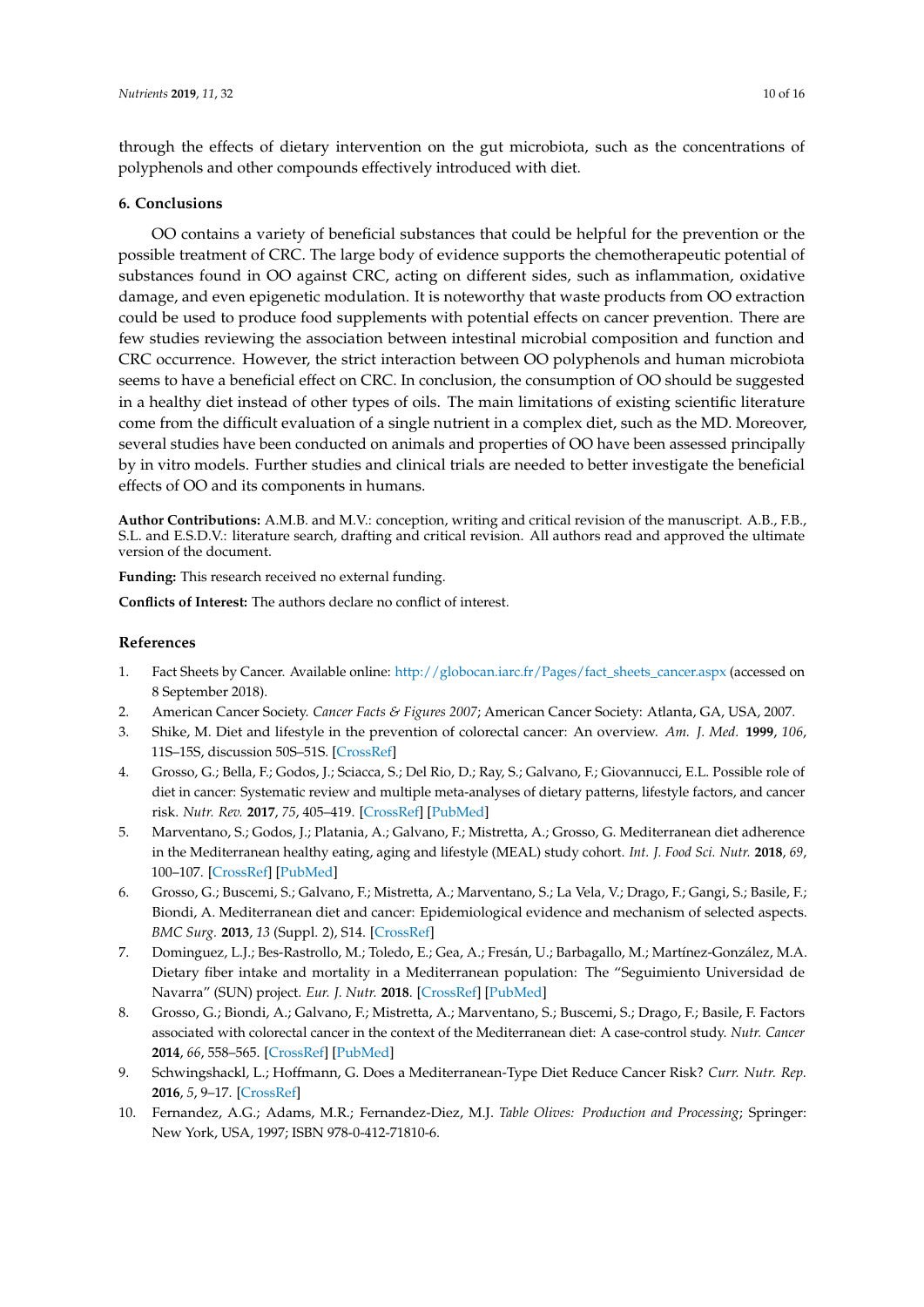- 11. Gorzynik-Debicka, M.; Przychodzen, P.; Cappello, F.; Kuban-Jankowska, A.; Marino Gammazza, A.; Knap, N.; Wozniak, M.; Gorska-Ponikowska, M. Potential Health Benefits of Olive Oil and Plant Polyphenols. *Int. J. Mol. Sci.* **2018**, *19*, 686. [CrossRef]
- 12. Kalogeropoulos, N.; Tsimidou, M.Z. Antioxidants in Greek Virgin Olive Oils. *Antioxidants* **2014**, *3*, 387–413. [CrossRef]
- 13. Bassani, B.; Rossi, T.; Stefano, D.D.; Pizzichini, D.; Corradino, P.; Macrì, N.; Noonan, D.M.; Albini, A.; Bruno, A. Potential chemopreventive activities of a polyphenol rich purified extract from olive mill wastewater on colon cancer cells. *J. Funct. Foods* **2016**, *27*, 236–248. [CrossRef]
- 14. Gimeno, E.; de la Torre-Carbot, K.; Lamuela-Raventós, R.M.; Castellote, A.I.; Fitó, M.; de la Torre, R.; Covas, M.-I.; López-Sabater, M.C. Changes in the phenolic content of low density lipoprotein after olive oil consumption in men. A randomized crossover controlled trial. *Br. J. Nutr.* **2007**, *98*, 1243–1250. [CrossRef] [PubMed]
- 15. Corona, G.; Spencer, J.P.E.; Dessì, M.A. Extra virgin olive oil phenolics: Absorption, metabolism, and biological activities in the GI tract. *Toxicol. Ind. Health* **2009**, *25*, 285–293. [CrossRef] [PubMed]
- 16. Sotiroudis, T.G.; Kyrtopoulos, S.A. Anticarcinogenic compounds of olive oil and related biomarkers. *Eur. J. Nutr.* **2008**, *47* (Suppl. 2), 69–72. [CrossRef]
- 17. Gómez-Romero, M.; García-Villalba, R.; Carrasco-Pancorbo, A.; Fernández-Gutiérrez, A. Metabolism and Bioavailability of Olive Oil Polyphenols. In *Olive Oil—Constituents, Quality, Health Properties and Bioconversions*; InTech: London, UK, 2012.
- 18. Manach, C.; Scalbert, A.; Morand, C.; Rémésy, C.; Jiménez, L. Polyphenols: Food sources and bioavailability. *Am. J. Clin. Nutr.* **2004**, *79*, 727–747. [CrossRef]
- 19. Rigacci, S.; Stefani, M. Nutraceutical Properties of Olive Oil Polyphenols. An Itinerary from Cultured Cells through Animal Models to Humans. *Int. J. Mol. Sci.* **2016**, *17*, 843. [CrossRef]
- 20. Allouche, Y.; Jiménez, A.; Gaforio, J.J.; Uceda, M.; Beltrán, G. How heating affects extra virgin olive oil quality indexes and chemical composition. *J. Agric. Food Chem.* **2007**, *55*, 9646–9654. [CrossRef]
- 21. Purcaro, G.; Navas, J.A.; Guardiola, F.; Conte, L.S.; Moret, S. Polycyclic aromatic hydrocarbons in frying oils and snacks. *J. Food Prot.* **2006**, *69*, 199–204. [CrossRef]
- 22. Perumalla Venkata, R.; Subramanyam, R. Evaluation of the deleterious health effects of consumption of repeatedly heated vegetable oil. *Toxicol. Rep.* **2016**, *3*, 636–643. [CrossRef]
- 23. Galeone, C.; Talamini, R.; Levi, F.; Pelucchi, C.; Negri, E.; Giacosa, A.; Montella, M.; Franceschi, S.; La Vecchia, C. Fried foods, olive oil and colorectal cancer. *Ann. Oncol.* **2007**, *18*, 36–39. [CrossRef]
- 24. Diggs, D.L.; Huderson, A.C.; Harris, K.L.; Myers, J.N.; Banks, L.D.; Rekhadevi, P.V.; Niaz, M.S.; Ramesh, A. Polycyclic Aromatic Hydrocarbons and digestive tract cancers—A perspective. *J. Environ. Sci. Health C Environ. Carcinog. Ecotoxicol. Rev.* **2011**, *29*, 324–357. [CrossRef]
- 25. Turesky, R.J.; Vouros, P. Formation and analysis of heterocyclic aromatic amine-DNA adducts in vitro and in vivo. *J. Chromatogr. B Anal. Technol. Biomed. Life Sci.* **2004**, *802*, 155–166. [CrossRef] [PubMed]
- 26. Casal, S.; Malheiro, R.; Sendas, A.; Oliveira, B.P.P.; Pereira, J.A. Olive oil stability under deep-frying conditions. *Food Chem. Toxicol.* **2010**, *48*, 2972–2979. [CrossRef] [PubMed]
- 27. Rossi, T.; Bassani, B.; Gallo, C.; Maramotti, S.; Noonan, D.M.; Bruno, A. Effect of a Purified Extract of Olive Mill Waste water on Endothelial Cell Proliferation, Apoptosis, Migration and Capillary-Like Structure in vitro and in vivo. *J. Bioanal. Biomed.* **2015**, *S12*, 006.
- 28. Mateos, R.; Pereira-Caro, G.; Bacon, J.R.; Bongaerts, R.; Sarriá, B.; Bravo, L.; Kroon, P.A. Anticancer activity of olive oil hydroxytyrosyl acetate in human adenocarcinoma Caco-2 cells. *J. Agric. Food Chem.* **2013**, *61*, 3264–3269. [CrossRef] [PubMed]
- 29. Terzuoli, E.; Giachetti, A.; Ziche, M.; Donnini, S. Hydroxytyrosol, a product from olive oil, reduces colon cancer growth by enhancing epidermal growth factor receptor degradation. *Mol. Nutr. Food Res.* **2016**, *60*, 519–529. [CrossRef] [PubMed]
- 30. Terzuoli, E.; Nannelli, G.; Frosini, M.; Giachetti, A.; Ziche, M.; Donnini, S. Inhibition of cell cycle progression by the hydroxytyrosol–cetuximab combination yields enhanced chemotherapeutic efficacy in colon cancer cells. *Oncotarget* **2017**, *8*, 83207–83224. [CrossRef] [PubMed]
- 31. Hamdi, H.K.; Castellon, R. Oleuropein, a non-toxic olive iridoid, is an anti-tumor agent and cytoskeleton disruptor. *Biochem. Biophys. Res. Commun.* **2005**, *334*, 769–778. [CrossRef] [PubMed]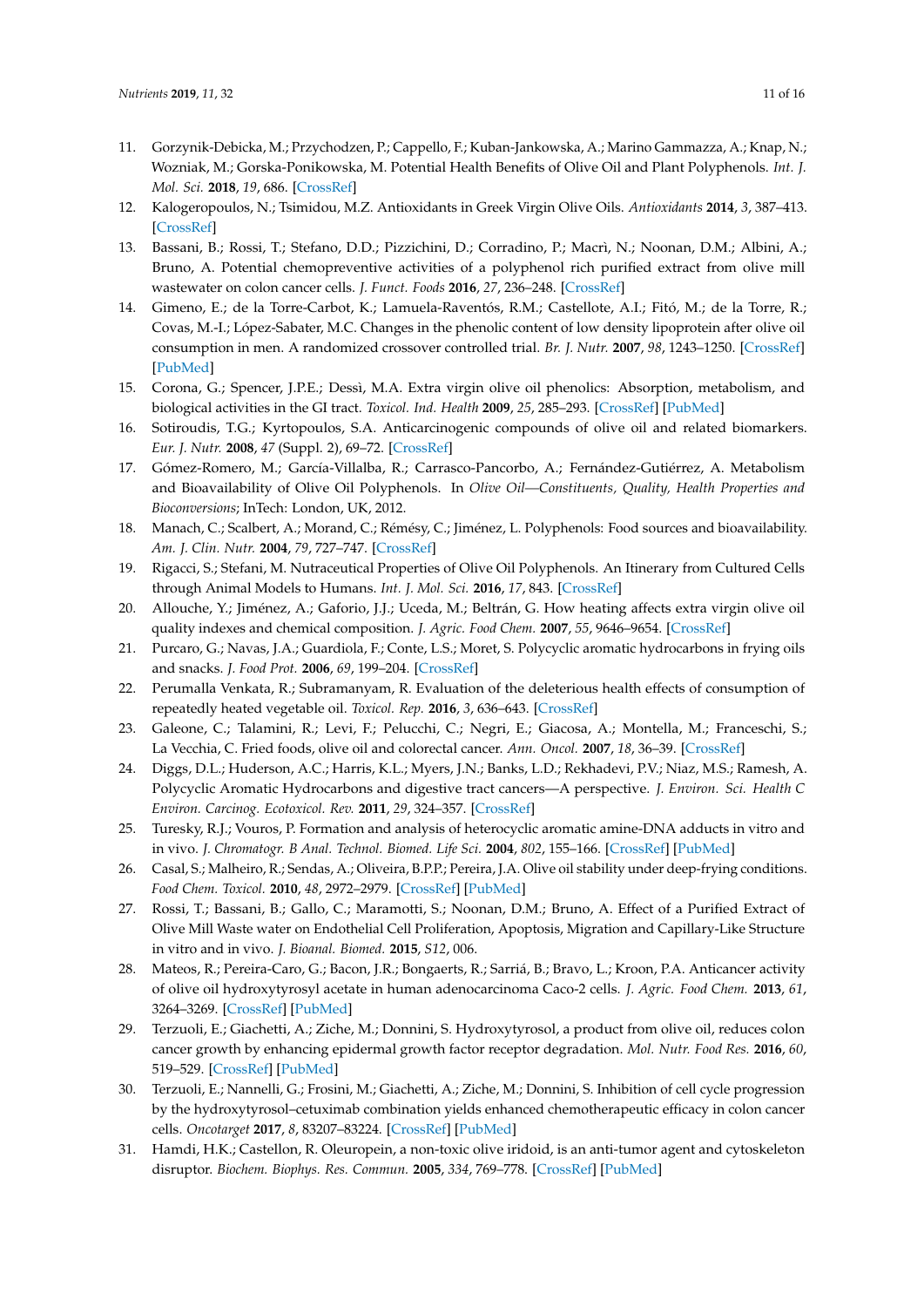- 32. Cárdeno, A.; Sánchez-Hidalgo, M.; Rosillo, M.A.; Alarcón de la Lastra, C. Oleuropein, a secoiridoid derived from olive tree, inhibits the proliferation of human colorectal cancer cell through downregulation of HIF-1 $\alpha$ . *Nutr. Cancer* **2013**, *65*, 147–156. [CrossRef]
- 33. Giner, E.; Recio, M.C.; Ríos, J.L.; Cerdá-Nicolás, J.M.; Giner, R.M. Chemopreventive effect of oleuropein in colitis-associated colorectal cancer in c57bl/6 mice. *Mol. Nutr. Food Res.* **2016**, *60*, 242–255. [CrossRef]
- 34. Khanal, P.; Oh, W.-K.; Yun, H.J.; Namgoong, G.M.; Ahn, S.-G.; Kwon, S.-M.; Choi, H.-K.; Choi, H.S. p-HPEA-EDA, a phenolic compound of virgin olive oil, activates AMP-activated protein kinase to inhibit carcinogenesis. *Carcinogenesis* **2011**, *32*, 545–553. [CrossRef]
- 35. Bartolí, R.; Fernández-Bañares, F.; Navarro, E.; Castellà, E.; Mañé, J.; Alvarez, M.; Pastor, C.; Cabré, E.; Gassull, M.A. Effect of olive oil on early and late events of colon carcinogenesis in rats: Modulation of arachidonic acid metabolism and local prostaglandin E(2) synthesis. *Gut* **2000**, *46*, 191–199. [CrossRef] [PubMed]
- 36. Xu, M.; Wang, S.; Song, Y.; Yao, J.; Huang, K.; Zhu, X. Apigenin suppresses colorectal cancer cell proliferation, migration and invasion via inhibition of the Wnt/β-catenin signaling pathway. *Oncol. Lett.* **2016**, *11*, 3075–3080. [CrossRef] [PubMed]
- 37. Shao, H.; Jing, K.; Mahmoud, E.; Huang, H.; Fang, X.; Yu, C. Apigenin sensitizes colon cancer cells to anti-tumor activity of ABT-263. *Mol. Cancer Ther.* **2013**, *12*, 2640–2650. [CrossRef] [PubMed]
- 38. Chen, Z.; Zhang, B.; Gao, F.; Shi, R. Modulation of G2/M cell cycle arrest and apoptosis by luteolin in human colon cancer cells and xenografts. *Oncol. Lett.* **2018**, *15*, 1559–1565. [CrossRef] [PubMed]
- 39. Zuo, Q.; Wu, R.; Xiao, X.; Yang, C.; Yang, Y.; Wang, C.; Lin, L.; Kong, A.-N. The dietary flavone luteolin epigenetically activates the Nrf2 pathway and blocks cell transformation in human colorectal cancer HCT116 cells. *J. Cell. Biochem.* **2018**, *119*, 9573–9582. [CrossRef] [PubMed]
- 40. Reyes-Zurita, F.J.; Rufino-Palomares, E.E.; García-Salguero, L.; Peragón, J.; Medina, P.P.; Parra, A.; Cascante, M.; Lupiáñez, J.A. Maslinic Acid, a Natural Triterpene, Induces a Death Receptor-Mediated Apoptotic Mechanism in Caco-2 p53-Deficient Colon Adenocarcinoma Cells. *PLoS ONE* **2016**, *11*, e0146178. [CrossRef] [PubMed]
- 41. Reyes-Zurita, F.J.; Rufino-Palomares, E.E.; Lupiáñez, J.A.; Cascante, M. Maslinic acid, a natural triterpene from Olea europaea L., induces apoptosis in HT29 human colon-cancer cells via the mitochondrial apoptotic pathway. *Cancer Lett.* **2009**, *273*, 44–54. [CrossRef]
- 42. Baskar, A.A.; Ignacimuthu, S.; Paulraj, G.M.; Al Numair, K.S. Chemopreventive potential of beta-Sitosterol in experimental colon cancer model–an in vitro and In vivo study. *BMC Complement. Altern. Med.* **2010**, *10*, 24. [CrossRef]
- 43. Miene, C.; Weise, A.; Glei, M. Impact of polyphenol metabolites produced by colonic microbiota on expression of COX-2 and GSTT2 in human colon cells (LT97). *Nutr. Cancer* **2011**, *63*, 653–662. [CrossRef]
- 44. Losso, J.N.; Bansode, R.R.; Trappey, A.; Bawadi, H.A.; Truax, R. In vitro anti-proliferative activities of ellagic acid. *J. Nutr. Biochem.* **2004**, *15*, 672–678. [CrossRef]
- 45. Grosso, G. Effects of Polyphenol-Rich Foods on Human Health. *Nutrients* **2018**, *10*, 1089. [CrossRef] [PubMed]
- 46. Lopez, S.; Bermudez, B.; Montserrat-de la Paz, S.; Jaramillo, S.; Varela, L.M.; Ortega-Gomez, A.; Abia, R.; Muriana, F.J.G. Membrane composition and dynamics: A target of bioactive virgin olive oil constituents. *Biochim. Biophys. Acta Biomembr.* **2014**, *1838*, 1638–1656. [CrossRef]
- 47. Echeverría, F.; Ortiz, M.; Valenzuela, R.; Videla, L.A. Hydroxytyrosol and Cytoprotection: A Projection for Clinical Interventions. *Int. J. Mol. Sci.* **2017**, *18*, 930. [CrossRef]
- 48. Omar, S.H. Oleuropein in Olive and its Pharmacological Effects. *Sci. Pharm.* **2010**, *78*, 133–154. [CrossRef] [PubMed]
- 49. Caramia, G.; Gori, A.; Valli, E.; Cerretani, L. Virgin olive oil in preventive medicine: From legend to epigenetics. *Eur. J. Lipid Sci. Technol.* **2012**, *114*, 375–388. [CrossRef]
- 50. Tunca, B.; Tezcan, G.; Cecener, G.; Egeli, U.; Ak, S.; Malyer, H.; Tumen, G.; Bilir, A. Olea europaea leaf extract alters microRNA expression in human glioblastoma cells. *J. Cancer Res. Clin. Oncol.* **2012**, *138*, 1831–1844. [CrossRef]
- 51. D'Amore, S.; Vacca, M.; Cariello, M.; Graziano, G.; D'Orazio, A.; Salvia, R.; Sasso, R.C.; Sabbà, C.; Palasciano, G.; Moschetta, A. Genes and miRNA expression signatures in peripheral blood mononuclear cells in healthy subjects and patients with metabolic syndrome after acute intake of extra virgin olive oil. *Biochim. Biophys. Acta* **2016**, *1861*, 1671–1680. [CrossRef]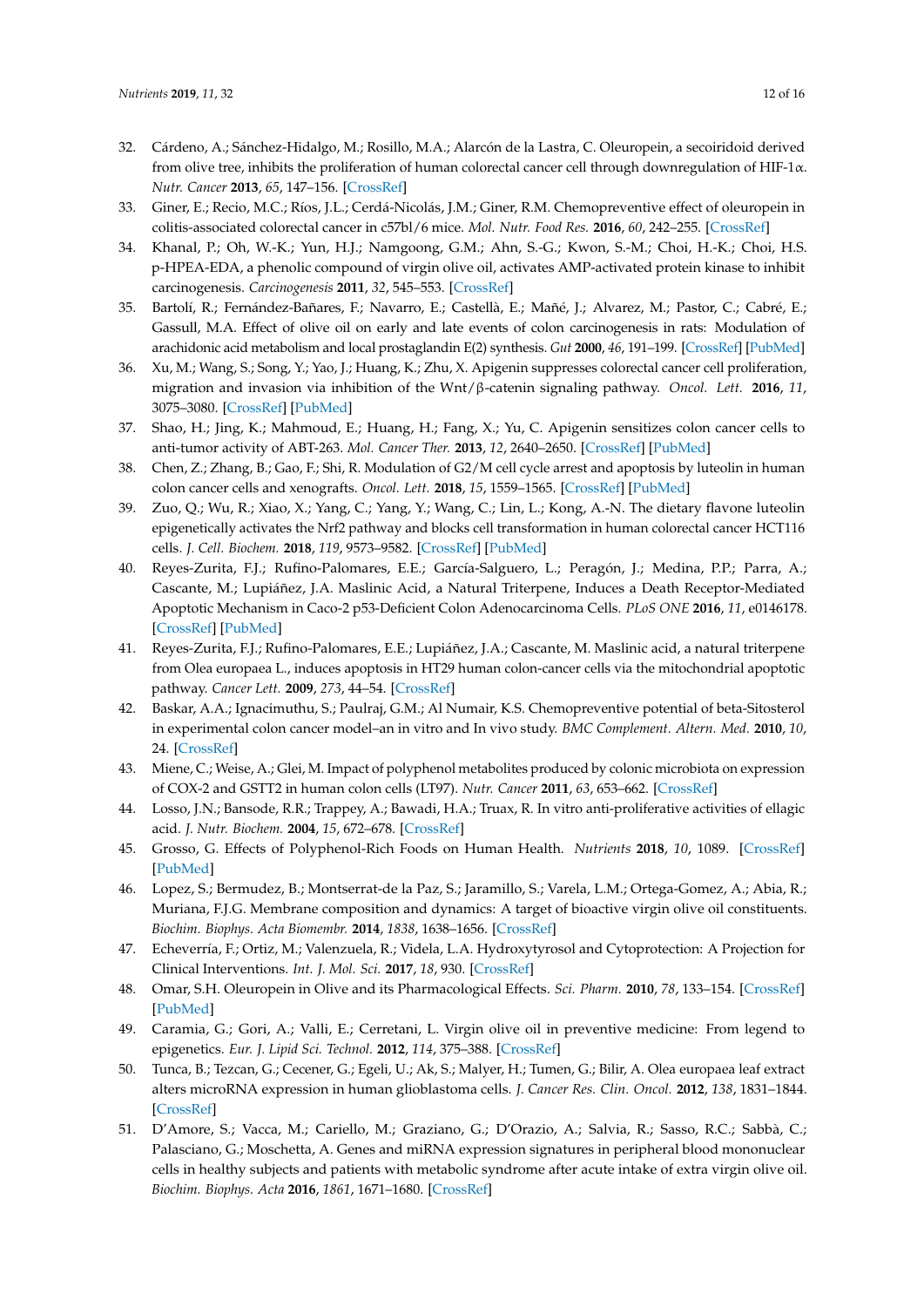- 52. Singh, K.; Bhori, M.; Kasu, Y.A.; Bhat, G.; Marar, T. Antioxidants as precision weapons in war against cancer chemotherapy induced toxicity—Exploring the armoury of obscurity. *Saudi Pharm. J.* **2018**, *26*, 177–190. [CrossRef]
- 53. Farr, S.A.; Price, T.O.; Dominguez, L.J.; Motisi, A.; Saiano, F.; Niehoff, M.L.; Morley, J.E.; Banks, W.A.; Ercal, N.; Barbagallo, M. Extra virgin olive oil improves learning and memory in SAMP8 mice. *J. Alzheimers Dis.* **2012**, *28*, 81–92. [CrossRef]
- 54. Richard, N.; Arnold, S.; Hoeller, U.; Kilpert, C.; Wertz, K.; Schwager, J. Hydroxytyrosol is the major anti-inflammatory compound in aqueous olive extracts and impairs cytokine and chemokine production in macrophages. *Planta Med.* **2011**, *77*, 1890–1897. [CrossRef]
- 55. Bernini, R.; Merendino, N.; Romani, A.; Velotti, F. Naturally occurring hydroxytyrosol: Synthesis and anticancer potential. *Curr. Med. Chem.* **2013**, *20*, 655–670. [CrossRef]
- 56. Catalán, Ú.; López de Las Hazas, M.-C.; Rubió, L.; Fernández-Castillejo, S.; Pedret, A.; de la Torre, R.; Motilva, M.-J.; Solà, R. Protective effect of hydroxytyrosol and its predominant plasmatic human metabolites against endothelial dysfunction in human aortic endothelial cells. *Mol. Nutr. Food Res.* **2015**, *59*, 2523–2536. [CrossRef] [PubMed]
- 57. Echeverría, F.; Valenzuela, R.; Bustamante, A.; Álvarez, D.; Ortiz, M.; Soto-Alarcon, S.A.; Muñoz, P.; Corbari, A.; Videla, L.A. Attenuation of High-Fat Diet-Induced Rat Liver Oxidative Stress and Steatosis by Combined Hydroxytyrosol-(HT-)Eicosapentaenoic Acid Supplementation Mainly Relies on HT. *Oxidative Med. Cell. Longev.* **2018**, *2018*, 5109503. [CrossRef] [PubMed]
- 58. Zheng, A.; Li, H.; Xu, J.; Cao, K.; Li, H.; Pu, W.; Yang, Z.; Peng, Y.; Long, J.; Liu, J.; et al. Hydroxytyrosol improves mitochondrial function and reduces oxidative stress in the brain of db/db mice: Role of AMP-activated protein kinase activation. *Br. J. Nutr.* **2015**, *113*, 1667–1676. [CrossRef]
- 59. Polyphenols in Olive Related Health Claims. Available online: https://www.efsa.europa.eu/it/efsajournal/ pub/2033 (accessed on 13 November 2018).
- 60. Li, S.; Han, Z.; Ma, Y.; Song, R.; Pei, T.; Zheng, T.; Wang, J.; Xu, D.; Fang, X.; Jiang, H.; et al. Hydroxytyrosol inhibits cholangiocarcinoma tumor growth: An in vivo and in vitro study. *Oncol. Rep.* **2014**, *31*, 145–152. [CrossRef] [PubMed]
- 61. Huang, Y.-F.; Zhu, D.-J.; Chen, X.-W.; Chen, Q.-K.; Luo, Z.-T.; Liu, C.-C.; Wang, G.-X.; Zhang, W.-J.; Liao, N.-Z. Curcumin enhances the effects of irinotecan on colorectal cancer cells through the generation of reactive oxygen species and activation of the endoplasmic reticulum stress pathway. *Oncotarget* **2017**, *8*, 40264–40275. [CrossRef]
- 62. Yang, S.; Li, W.; Sun, H.; Wu, B.; Ji, F.; Sun, T.; Chang, H.; Shen, P.; Wang, Y.; Zhou, D. Resveratrol elicits anti-colorectal cancer effect by activating miR-34c-KITLG in vitro and in vivo. *BMC Cancer* **2015**, *15*, 969. [CrossRef]
- 63. Amiot, M.J.; Fleuriet, A.; Macheix, J.J. Importance and evolution of phenolic compounds in olive during growth and maturation. *J. Agric. Food Chem.* **1986**, *34*, 823–826. [CrossRef]
- 64. Le Tutour, B.; Guedon, D. Antioxidative activities of Olea europaea leaves and related phenolic compounds. *Phytochemistry* **1992**, *31*, 1173–1178. [CrossRef]
- 65. Boss, A.; Bishop, K.S.; Marlow, G.; Barnett, M.P.G.; Ferguson, L.R. Evidence to Support the Anti-Cancer Effect of Olive Leaf Extract and Future Directions. *Nutrients* **2016**, *8*, 513. [CrossRef]
- 66. Valli, A.; Rodriguez, M.; Moutsianas, L.; Fischer, R.; Fedele, V.; Huang, H.-L.; Van Stiphout, R.; Jones, D.; Mccarthy, M.; Vinaxia, M.; et al. Hypoxia induces a lipogenic cancer cell phenotype via HIF1α-dependent and -independent pathways. *Oncotarget* **2015**, *6*, 1920–1941. [CrossRef] [PubMed]
- 67. Giner, E.; Andújar, I.; Recio, M.C.; Ríos, J.L.; Cerdá-Nicolás, J.M.; Giner, R.M. Oleuropein Ameliorates Acute Colitis in Mice. *J. Agric. Food Chem.* **2011**, *59*, 12882–12892. [CrossRef] [PubMed]
- 68. Rahmani, A.H.; Albutti, A.S.; Aly, S.M. Therapeutics role of olive fruits/oil in the prevention of diseases via modulation of anti-oxidant, anti-tumour and genetic activity. *Int. J. Clin. Exp. Med.* **2014**, *7*, 799–808. [PubMed]
- 69. Santiago-Mora, R.; Casado-Díaz, A.; De Castro, M.D.; Quesada-Gómez, J.M. Oleuropein enhances osteoblastogenesis and inhibits adipogenesis: The effect on differentiation in stem cells derived from bone marrow. *Osteoporos. Int.* **2011**, *22*, 675–684. [CrossRef] [PubMed]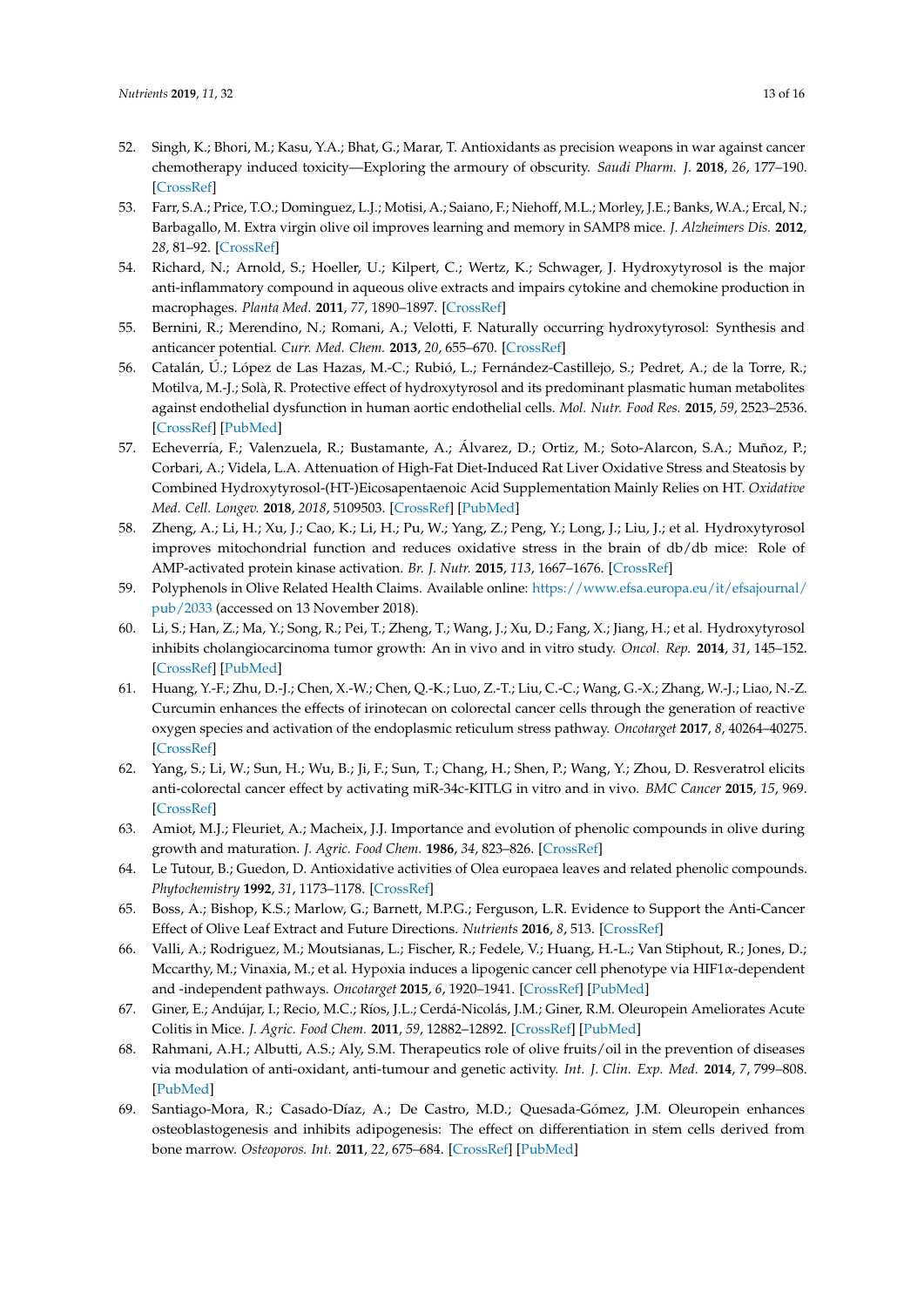- 70. Sirianni, R.; Chimento, A.; De Luca, A.; Casaburi, I.; Rizza, P.; Onofrio, A.; Iacopetta, D.; Puoci, F.; Andò, S.; Maggiolini, M.; et al. Oleuropein and hydroxytyrosol inhibit MCF-7 breast cancer cell proliferation interfering with ERK1/2 activation. *Mol. Nutr. Food Res.* **2010**, *54*, 833–840. [CrossRef] [PubMed]
- 71. Margarucci, L.; Monti, M.C.; Cassiano, C.; Mozzicafreddo, M.; Angeletti, M.; Riccio, R.; Tosco, A.; Casapullo, A. Chemical proteomics-driven discovery of oleocanthal as an Hsp90 inhibitor. *Chem. Commun.* **2013**, *49*, 5844–5846. [CrossRef]
- 72. Chatterjee, S.; Burns, T.F. Targeting Heat Shock Proteins in Cancer: A Promising Therapeutic Approach. *Int. J. Mol. Sci.* **2017**, *18*, 1978. [CrossRef]
- 73. Santangelo, C.; Varì, R.; Scazzocchio, B.; Di Benedetto, R.; Filesi, C.; Masella, R. Polyphenols, intracellular signalling and inflammation. *Annali dell'Istituto Superiore di Sanità* **2007**, *43*, 394–405.
- 74. Godos, J.; Biondi, A.; Galvano, F.; Basile, F.; Sciacca, S.; Giovannucci, E.L.; Grosso, G. Markers of systemic inflammation and colorectal adenoma risk: Meta-analysis of observational studies. *World J. Gastroenterol.* **2017**, *23*, 1909–1919. [CrossRef]
- 75. Beauchamp, G.K.; Keast, R.S.J.; Morel, D.; Lin, J.; Pika, J.; Han, Q.; Lee, C.-H.; Smith, A.B.; Breslin, P.A.S. Phytochemistry: Ibuprofen-like activity in extra-virgin olive oil. *Nature* **2005**, *437*, 45–46. [CrossRef]
- 76. Shivappa, N.; Godos, J.; Hébert, J.R.; Wirth, M.D.; Piuri, G.; Speciani, A.F.; Grosso, G. Dietary Inflammatory Index and Colorectal Cancer Risk-A Meta-Analysis. *Nutrients* **2017**, *9*, 1043. [CrossRef] [PubMed]
- 77. Nolfo, F.; Rametta, S.; Marventano, S.; Grosso, G.; Mistretta, A.; Drago, F.; Gangi, S.; Basile, F.; Biondi, A. Pharmacological and dietary prevention for colorectal cancer. *BMC Surg.* **2013**, *13* (Suppl. 2), S16. [CrossRef]
- 78. García-Rodríguez, L.A.; Huerta-Alvarez, C. Reduced risk of colorectal cancer among long-term users of aspirin and nonaspirin nonsteroidal antiinflammatory drugs. *Epidemiology* **2001**, *12*, 88–93. [CrossRef] [PubMed]
- 79. Andrewes, P.; Busch, J.L.H.C.; de Joode, T.; Groenewegen, A.; Alexandre, H. Sensory properties of virgin olive oil polyphenols: Identification of deacetoxy-ligstroside aglycon as a key contributor to pungency. *J. Agric. Food Chem.* **2003**, *51*, 1415–1420. [CrossRef] [PubMed]
- 80. Axelrad, J.E.; Lichtiger, S.; Yajnik, V. Inflammatory bowel disease and cancer: The role of inflammation, immunosuppression, and cancer treatment. *World J. Gastroenterol.* **2016**, *22*, 4794–4801. [CrossRef] [PubMed]
- 81. Håkansson, A.; Bränning, C.; Molin, G.; Adawi, D.; Hagslätt, M.-L.; Nyman, M.; Jeppsson, B.; Ahrné, S. Colorectal Oncogenesis and Inflammation in a Rat Model Based on Chronic Inflammation due to Cycling DSS Treatments. *Gastroenterol. Res. Pract.* **2011**, *2011*, 924045. [CrossRef]
- 82. Basseri, R.J.; Basseri, B.; Papadakis, K.A. Dysplasia and cancer in inflammatory bowel disease. *Expert Rev. Gastroenterol. Hepatol.* **2011**, *5*, 59–66. [CrossRef]
- 83. Santangelo, C.; Vari, R.; Scazzocchio, B.; De Sanctis, P.; Giovannini, C.; D'Archivio, M.; Masella, R. Anti-inflammatory Activity of Extra Virgin Olive Oil Polyphenols: Which Role in the Prevention and Treatment of Immune-Mediated Inflammatory Diseases? *Endocr. Metab. Immune Disord. Drug Targets* **2018**, *18*, 36–50. [CrossRef]
- 84. Guo, B. IL-10 Modulates Th17 Pathogenicity during Autoimmune Diseases. *J. Clin. Cell Immunol.* **2016**, *7*, 400. [CrossRef]
- 85. Abraham, C.; Dulai, P.S.; Vermeire, S.; Sandborn, W.J. Lessons Learned from Trials Targeting Cytokine Pathways in Patients with Inflammatory Bowel Diseases. *Gastroenterology* **2017**, *152*, 374–388. [CrossRef]
- 86. Farzaei, M.H.; Rahimi, R.; Abdollahi, M. The role of dietary polyphenols in the management of inflammatory bowel disease. *Curr. Pharm. Biotechnol.* **2015**, *16*, 196–210. [CrossRef]
- 87. Yan, X.; Qi, M.; Li, P.; Zhan, Y.; Shao, H. Apigenin in cancer therapy: Anti-cancer effects and mechanisms of action. *Cell Biosci* **2017**, *7*, 50. [CrossRef] [PubMed]
- 88. Tse, C.; Shoemaker, A.R.; Adickes, J.; Anderson, M.G.; Chen, J.; Jin, S.; Johnson, E.F.; Marsh, K.C.; Mitten, M.J.; Nimmer, P.; et al. ABT-263: A potent and orally bioavailable Bcl-2 family inhibitor. *Cancer Res.* **2008**, *68*, 3421–3428. [CrossRef] [PubMed]
- 89. Shan, S.; Shi, J.; Yang, P.; Jia, B.; Wu, H.; Zhang, X.; Li, Z. Apigenin Restrains Colon Cancer Cell Proliferation via Targeted Blocking of Pyruvate Kinase M2-Dependent Glycolysis. *J. Agric. Food Chem.* **2017**, *65*, 8136–8144. [CrossRef] [PubMed]
- 90. Tuorkey, M.J. Molecular targets of luteolin in cancer. *Eur. J. Cancer Prev.* **2016**, *25*, 65–76. [CrossRef] [PubMed]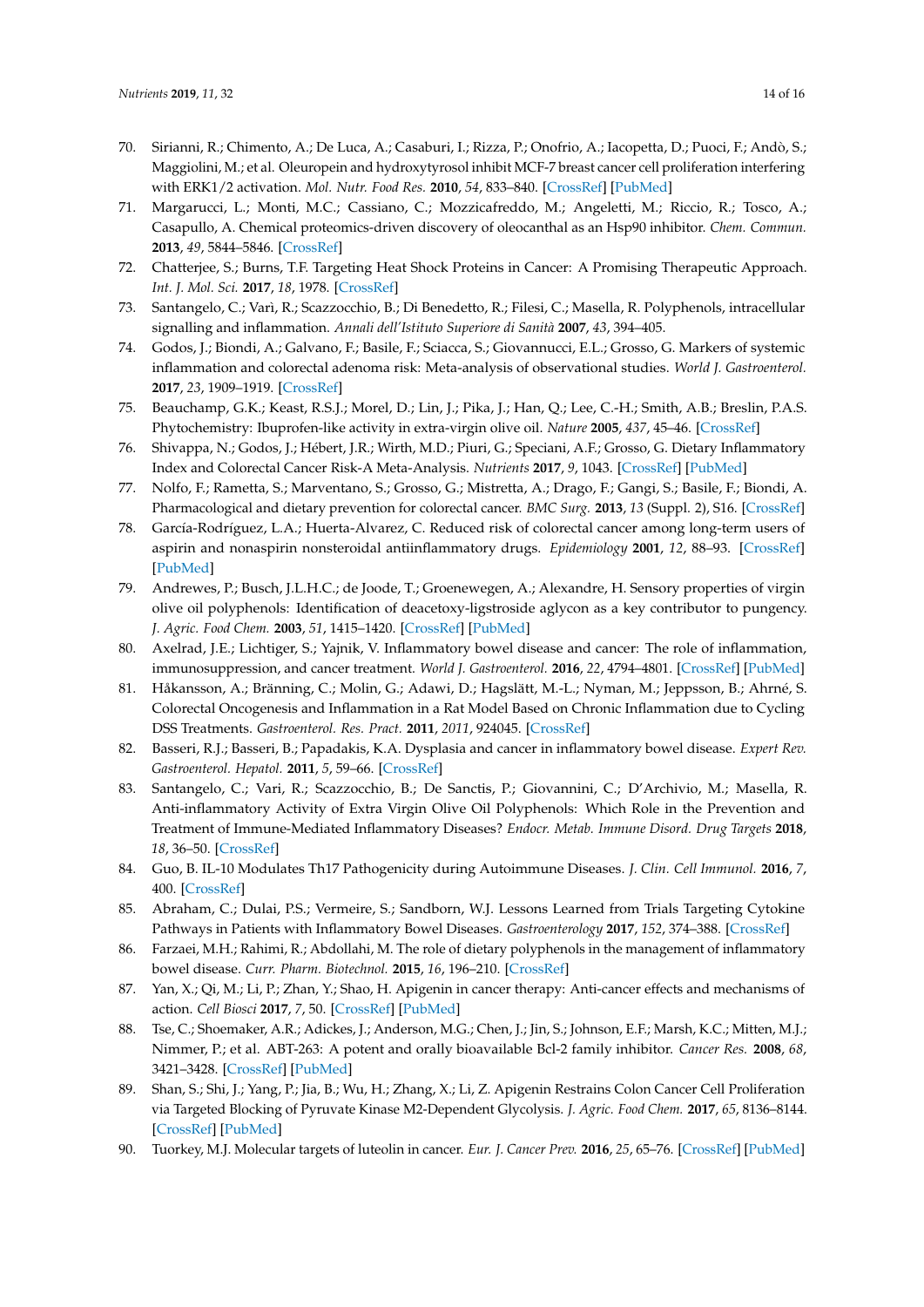- 91. Sánchez-Quesada, C.; López-Biedma, A.; Gaforio, J.J. Maslinic Acid Enhances Signals for the Recruitment of Macrophages and Their Differentiation to M1 State. *Evid.-Based Complement. Altern. Med.* **2015**, *2015*, 654721. [CrossRef] [PubMed]
- 92. Huang, J.; Xu, M.; Fang, Y.-J.; Lu, M.-S.; Pan, Z.-Z.; Huang, W.-Q.; Chen, Y.-M.; Zhang, C.-X. Association between phytosterol intake and colorectal cancer risk: A case-control study. *Br. J. Nutr.* **2017**, *117*, 839–850. [CrossRef] [PubMed]
- 93. Rao, C.V.; Hirose, Y.; Indranie, C.; Reddy, B.S. Modulation of experimental colon tumorigenesis by types and amounts of dietary fatty acids. *Cancer Res.* **2001**, *61*, 1927–1933. [PubMed]
- 94. Marventano, S.; Kolacz, P.; Castellano, S.; Galvano, F.; Buscemi, S.; Mistretta, A.; Grosso, G. A review of recent evidence in human studies of n-3 and n-6 PUFA intake on cardiovascular disease, cancer, and depressive disorders: Does the ratio really matter? *Int. J. Food Sci. Nutr.* **2015**, *66*, 611–622. [CrossRef] [PubMed]
- 95. Psaltopoulou, T.; Kosti, R.I.; Haidopoulos, D.; Dimopoulos, M.; Panagiotakos, D.B. Olive oil intake is inversely related to cancer prevalence: A systematic review and a meta-analysis of 13800 patients and 23340 controls in 19 observational studies. *Lipids Health Dis.* **2011**, *10*, 127. [CrossRef] [PubMed]
- 96. Newmark, H.L. Squalene, olive oil, and cancer risk: A review and hypothesis. *Cancer Epidemiol. Biomark. Prev.* **1997**, *6*, 1101–1103. [CrossRef]
- 97. Ramirez-Tortosa, M.C.; Urbano, G.; López-Jurado, M.; Nestares, T.; Gomez, M.C.; Mir, A.; Ros, E.; Mataix, J.; Gil, A. Extra-virgin olive oil increases the resistance of LDL to oxidation more than refined olive oil in free-living men with peripheral vascular disease. *J. Nutr.* **1999**, *129*, 2177–2183. [CrossRef] [PubMed]
- 98. Llor, X.; Pons, E.; Roca, A.; Alvarez, M.; Mañé, J.; Fernández-Bañares, F.; Gassull, M.A. The effects of fish oil, olive oil, oleic acid and linoleic acid on colorectal neoplastic processes. *Clin. Nutr.* **2003**, *22*, 71–79. [CrossRef] [PubMed]
- 99. Butler, L.M.; Yuan, J.-M.; Huang, J.Y.; Su, J.; Wang, R.; Koh, W.-P.; Ong, C.-N. Plasma fatty acids and risk of colon and rectal cancers in the Singapore Chinese Health Study. *NPJ Precis. Oncol.* **2017**, *1*, 38. [CrossRef] [PubMed]
- 100. Ursell, L.K.; Metcalf, J.L.; Parfrey, L.W.; Knight, R. Defining the Human Microbiome. *Nutr. Rev.* **2012**, *70*, S38–S44. [CrossRef] [PubMed]
- 101. Thursby, E.; Juge, N. Introduction to the human gut microbiota. *Biochem. J.* **2017**, *474*, 1823–1836. [CrossRef] [PubMed]
- 102. Zampa, A.; Silvi, S.; Servili, M.; Montedoro, G.; Orpianesi, C.; Cresci, A. In vitro modulatory effects of colonic microflora by olive oil iridoids. *Microb. Ecol. Health Dis.* **2006**, *18*, 147–153. [CrossRef]
- 103. Hidalgo, M.; Prieto, I.; Abriouel, H.; Cobo, A.; Benomar, N.; Gálvez, A.; Martínez-Cañamero, M. Effect of virgin and refined olive oil consumption on gut microbiota. Comparison to butter. *Food Res. Int.* **2014**, *64*, 553–559. [CrossRef] [PubMed]
- 104. Song, M.; Chan, A.T. Diet, Gut Microbiota, and Colorectal Cancer Prevention: A Review of Potential Mechanisms and Promising Targets for Future Research. *Curr. Colorectal Cancer Rep.* **2017**, *13*, 429–439. [CrossRef] [PubMed]
- 105. Kim, E.R.; Chang, D.K. Colorectal cancer in inflammatory bowel disease: The risk, pathogenesis, prevention and diagnosis. *World J. Gastroenterol.* **2014**, *20*, 9872–9881. [CrossRef]
- 106. Cardona, F.; Andrés-Lacueva, C.; Tulipani, S.; Tinahones, F.J.; Queipo-Ortuño, M.I. Benefits of polyphenols on gut microbiota and implications in human health. *J. Nutr. Biochem.* **2013**, *24*, 1415–1422. [CrossRef] [PubMed]
- 107. Macdonald, R.S.; Wagner, K. Influence of dietary phytochemicals and microbiota on colon cancer risk. *J. Agric. Food Chem.* **2012**, *60*, 6728–6735. [CrossRef] [PubMed]
- 108. Kang, N.J.; Lee, K.W.; Kim, B.H.; Bode, A.M.; Lee, H.-J.; Heo, Y.-S.; Boardman, L.; Limburg, P.; Lee, H.J.; Dong, Z. Coffee phenolic phytochemicals suppress colon cancer metastasis by targeting MEK and TOPK. *Carcinogenesis* **2011**, *32*, 921–928. [CrossRef] [PubMed]
- 109. Singh, B.N.; Shankar, S.; Srivastava, R.K. Green tea catechin, epigallocatechin-3-gallate (EGCG): Mechanisms, perspectives and clinical applications. *Biochem. Pharmacol.* **2011**, *82*, 1807–1821. [CrossRef] [PubMed]
- 110. Gibellini, L.; Pinti, M.; Nasi, M.; Montagna, J.P.; De Biasi, S.; Roat, E.; Bertoncelli, L.; Cooper, E.L.; Cossarizza, A. Quercetin and Cancer Chemoprevention. *Evid-Based Complement. Altern. Med.* **2011**, *2011*, 591356. [CrossRef] [PubMed]